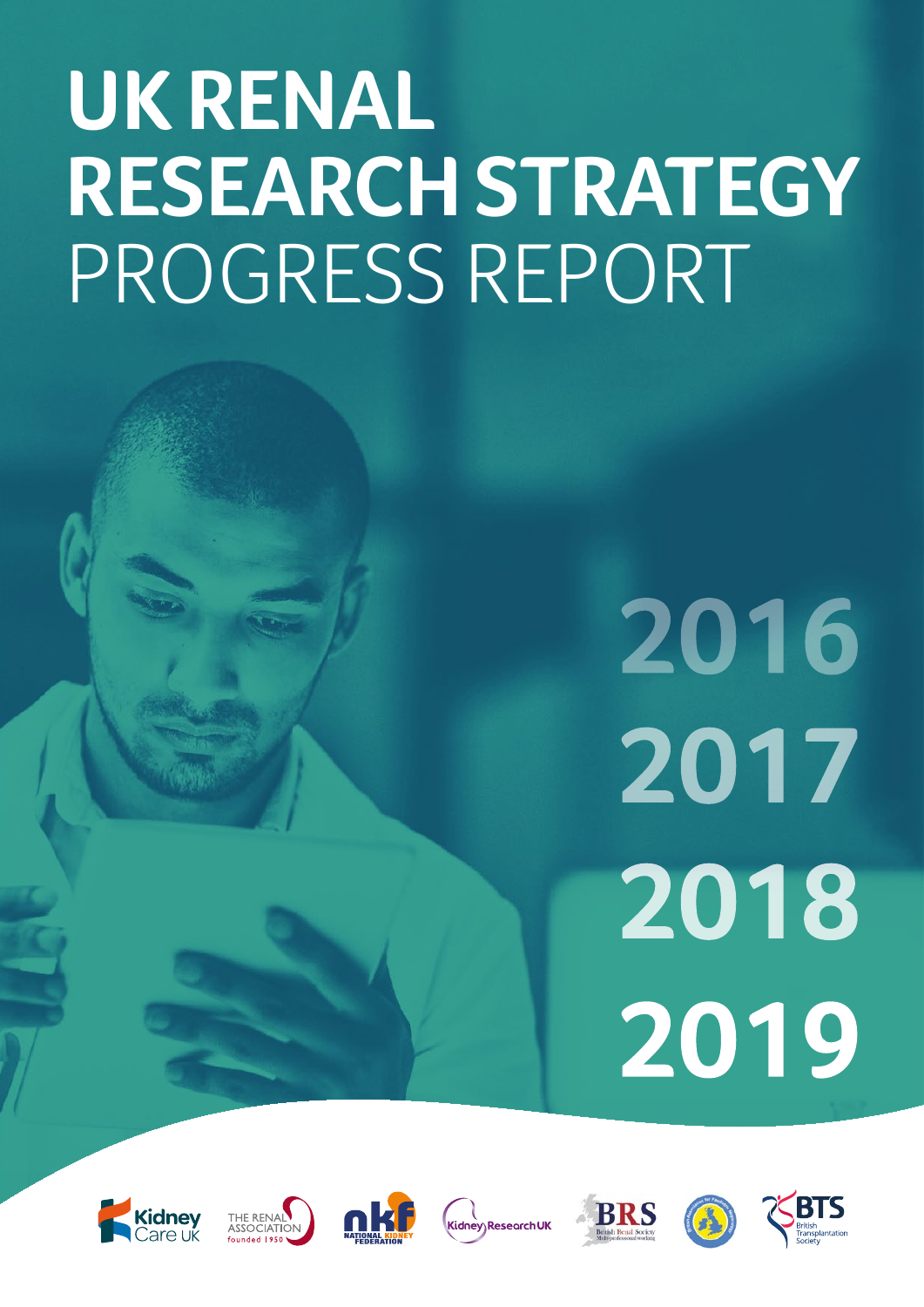# **Contents**

| <b>Strategic Aim 1</b><br>Recommendations 1-4:                               |  |
|------------------------------------------------------------------------------|--|
| <b>Strategic Aim 2</b><br>Recommendations 5-8:<br>perceptions of progress  8 |  |
| <b>Strategic Aim 3</b>                                                       |  |

| Recommendations 9-10:       |  |
|-----------------------------|--|
| perceptions of progress  12 |  |

#### **Strategic Aim 4**

| Recommendations 11-13:      |  |
|-----------------------------|--|
| perceptions of progress  14 |  |

| <b>Overarching opinions</b><br>on the Strategy as a whole  18 |  |
|---------------------------------------------------------------|--|
|                                                               |  |
|                                                               |  |
|                                                               |  |
| Abbreviations and acronyms 27                                 |  |

# The purpose of this progress report

#### Welcome to the UK Renal Research Strategy Progress Report 2019.

This report aims to examine whether progress has been made against the four aims and 13 recommendations set out in the first UK Renal Research Strategy, published in 2016.

It records the opinions and experiences of key representatives from the UK kidney community, three years on from the launch of the Strategy.

Those consulted included representatives from renal organisations, clinical study groups and patient groups, together with researchers based at UK universities and hospitals.

Feedback was also sought from other non-renal interested groups, including representatives from heart and diabetes charities and national research organisations.

#### In the following pages you will find respondents' summarised views on:

- What has happened in the UK Kidney environment since 2016.
- Where progress has been made.
- Why progress has stalled in some areas.
- What themes and issues are of importance to the kidney community.
- How further progress can potentially be made through a number of suggested ways forward.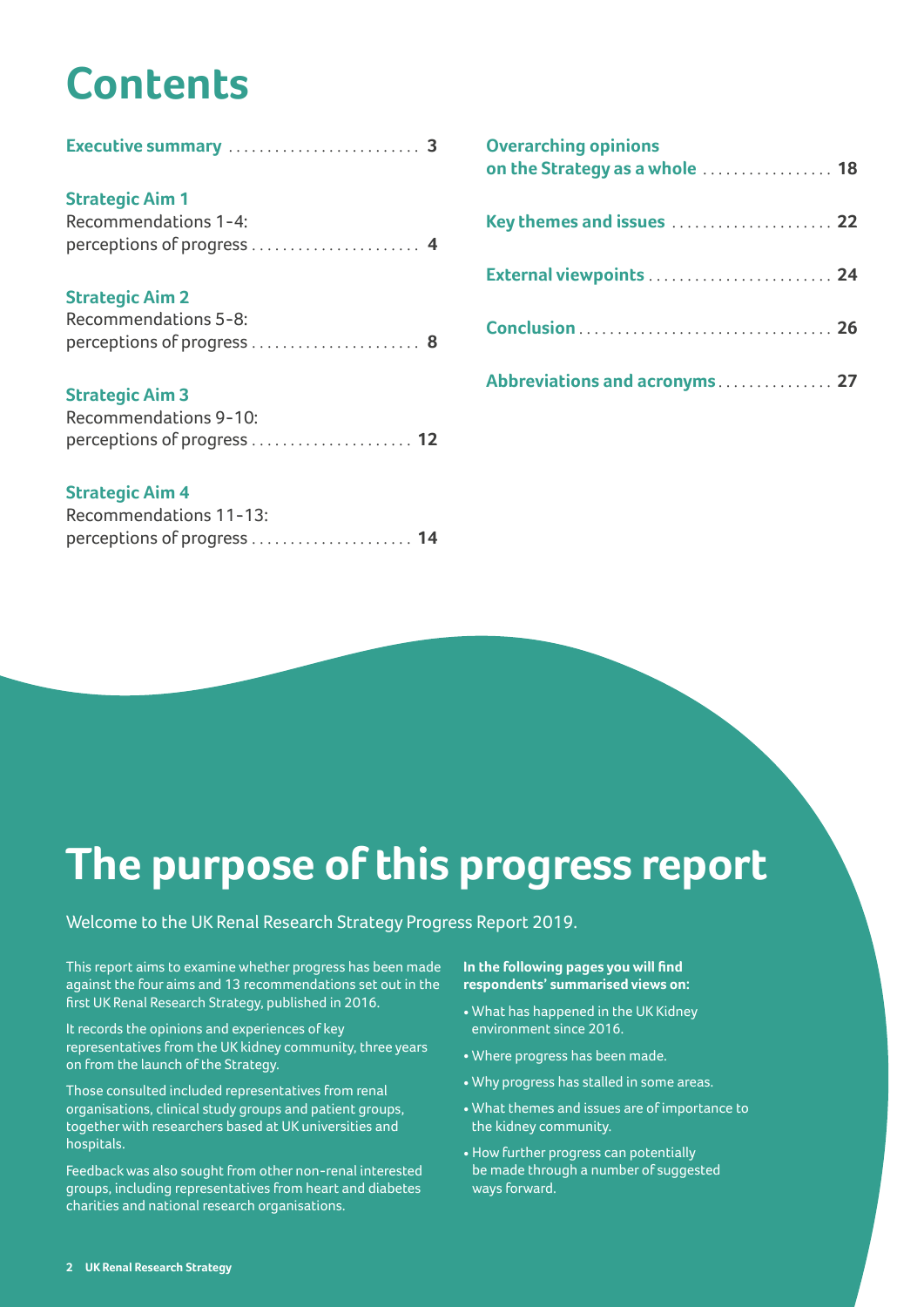# **Executive summary**

The first UK Renal Research Strategy was published in 2016 to highlight areas where it was believed investment and collaborative efforts would have maximum impact to benefit the health and welfare of kidney patients and those at risk of kidney disease.

This strategy was also a 'first of its kind' in terms of the way it was developed through community collaboration to devise a broad based set of ambitions that were not focused on a single outcome or theme.

This approach was widely heralded and admired, which facilitated the opportunity to raise the profile of the kidney research agenda within and beyond the kidney community.

The strategy stated that "concerted action from many parties over the next five to ten years will be needed to realise these aims." So, three years on from the launch of the strategy, a progress review was undertaken.

Views were sought from representatives from across the UK kidney community, and from representatives from key nonrenal organisations. Feedback was gathered during three main phases:



• **Phase 1** – Where telephone interviews were held with all eight co-authors of the original strategy document, using a set list of questions.

• **Phase 2a** – Where the same set of questions were emailed out to 40 members of the wider kidney community (including Clinical Study Group/Network leads, organisational leads and patients), followed by a second set of follow-up questions, based on anonymised emerging themes and issues from phase 1.



• **Phase 2b** – Where social media was used during UK Kidney Week, together with post-event e-newsletters to elicit wider views. However, no-one responded to this invitation.

- **Phase 3** Where the same original questions, adapted where appropriate, were used to seek views from non-renal stakeholders via email. Six organisations were approached and responses were received from:
	- Diabetes UK
	- Juvenile Diabetes Research Fund
	- British Heart Foundation
	- National Institute of Health Research
	- **Daphne Jackson Trust**

Overall, the viewpoints suggest that progress has been made against the aims and recommendations and many examples of progress are given. However, progress is seen as patchy – with some areas faring far better than others. Opinions over rates of progress also differ considerably.

The feedback has highlighted the challenge of tracking progress across such a diverse audience and keeping the strategy alive and relevant. But we hope that the many suggested ways forward contained in this review, which have come from all parts of the kidney community, will help to update people about the varied work and initiatives that have been completed, are ongoing or are in the pipeline.

This 2019 review of the strategy gives the kidney community the opportunity to further the aims and recommendations beyond what has been achieved so far and ensure that, together, we can maximise our research efforts to benefit the health and welfare of kidney patients and those at risk of kidney disease.

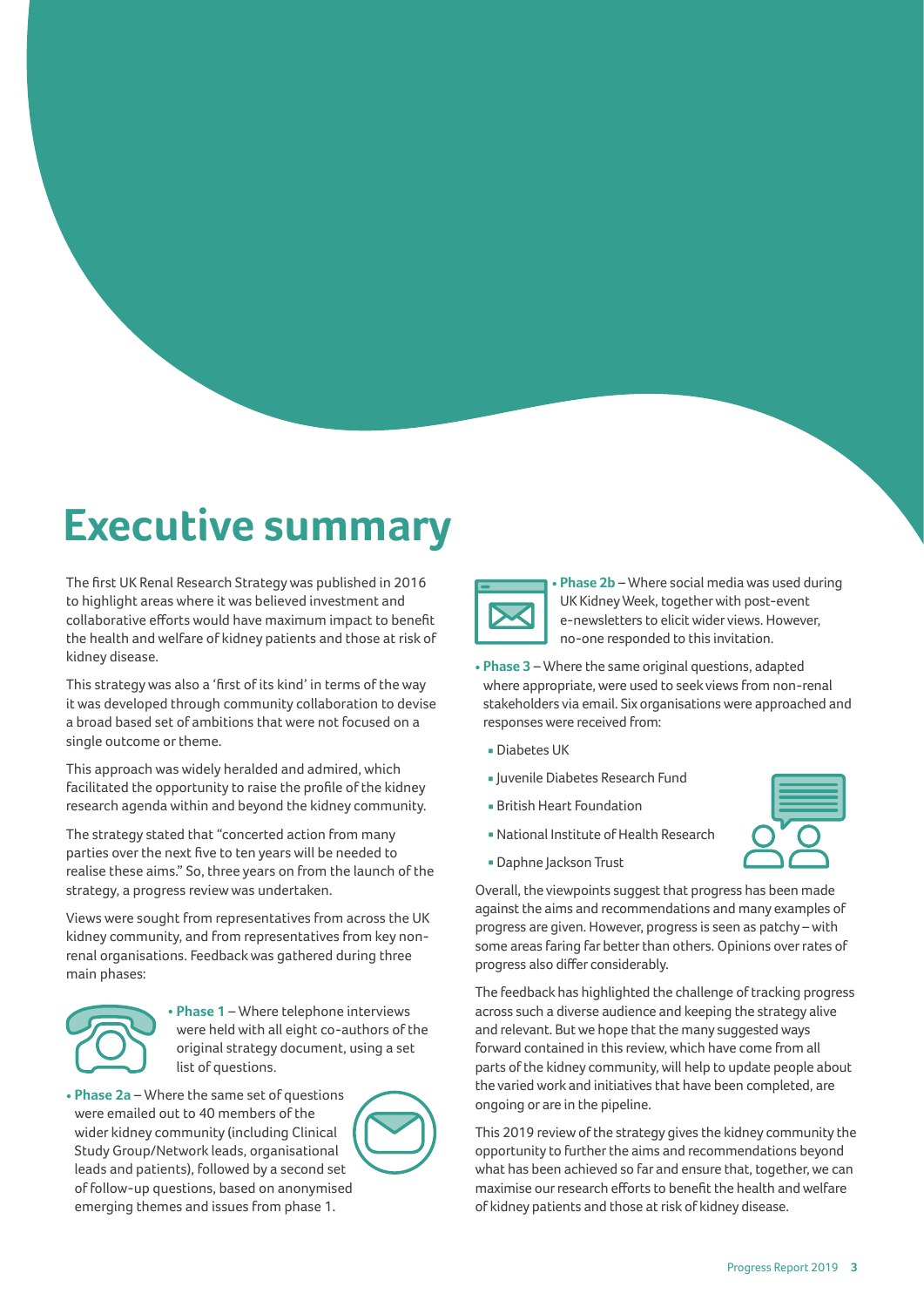# **Strategic Aim 1**

Increase engagement of professionals, patients and the public with kidney research.

### **Recommendation 1:**

Develop a culture where every person with a renal disorder<sup>1</sup> accessing any type of renal service (or their families and carers, where appropriate) is offered the opportunity to participate in research.



# **Feedback overview:**

There is a general feeling that progress is patchy. Some units and trusts are far better than others at getting people involved with research and so, in those areas, there are more opportunities and slow, steady progress is occurring, but there is no consistency nationwide. There is also a feeling that this recommendation can only be truly progressed if there is a significant increase in the number of research trials available. Some examples of partial and good progress with patient involvement were cited, especially in the area of rare kidney diseases, for example:

- NURTuRE<sup>2</sup> the first kidney biobank for chronic kidney disease (CKD) and idiopathic nephrotic syndrome (INS) covering England, Scotland and Wales.
- RaDaR3 the National Registry of Rare Kidney Diseases.
- NephroS<sup>4</sup> the National Study of Nephrotic Syndrome.
- QUOD5 the UK Quality in Organ Donation programme, a national biobank resource focused on donated organ, tissue and blood samples.
- $\bullet$  Commercial aHUS<sup>6</sup> and ADPKD<sup>7</sup> studies where kidney patients were involved in the clinical development of new drugs and the repurposing of an existing drug to treat the rare diseases Atypical Haemolytic Uremic Syndrome (aHUS) and autosomal dominant polycystic kidney disease (ADPKD).

But many still feel that a culture change is needed to ensure that real progress is made across the board.

# **Suggested ways forward:**

- Share best practice models and roll them out.
- Continue to develop and encourage the widespread adoption of 'Consent for Consent' and 'Consent for Contact' policies (linking patient registries to a user-friendly portal to increase the number of patients who can register an interest in research by simply registering once).
- Use the establishment of RaDaR to generate participation in research into rare diseases.
- Support and encourage healthcare professionals to bring up the issue of patient involvement in research in routine consultations.



• Use learnings from the cancer community to help make patient involvement in kidney research feel like the norm.

66 A few large trials have taken place but it's still the exception, rather than the rule for kidney patients to be invited to take part in research. ••

**66** There are now more opportunities for patients to get involved but there is no consistency. ••

5 http://www.quod.org.uk/

<sup>&</sup>lt;sup>1</sup>The terms 'kidney' and 'renal' are used interchangeably throughout, as are 'nephrology' and 'renal medicine'

<sup>2</sup> https://www.nurturebiobank.org/

<sup>3</sup> https://rarerenal.org/radar-registry/

<sup>4</sup> https://rarerenal.org/clinician-information/nephrotic-syndrome-clinicianinformation/nephros-study/

<sup>6</sup> https://kidneyresearchuk.org/2019/04/16/eculizumab-a-new-drug-to-treat-ahus/ 7 https://kidneyresearchuk.org/2019/06/21/new-drug-compound-could-tacklemajor-life-limiting-kidney-disease-adpkd/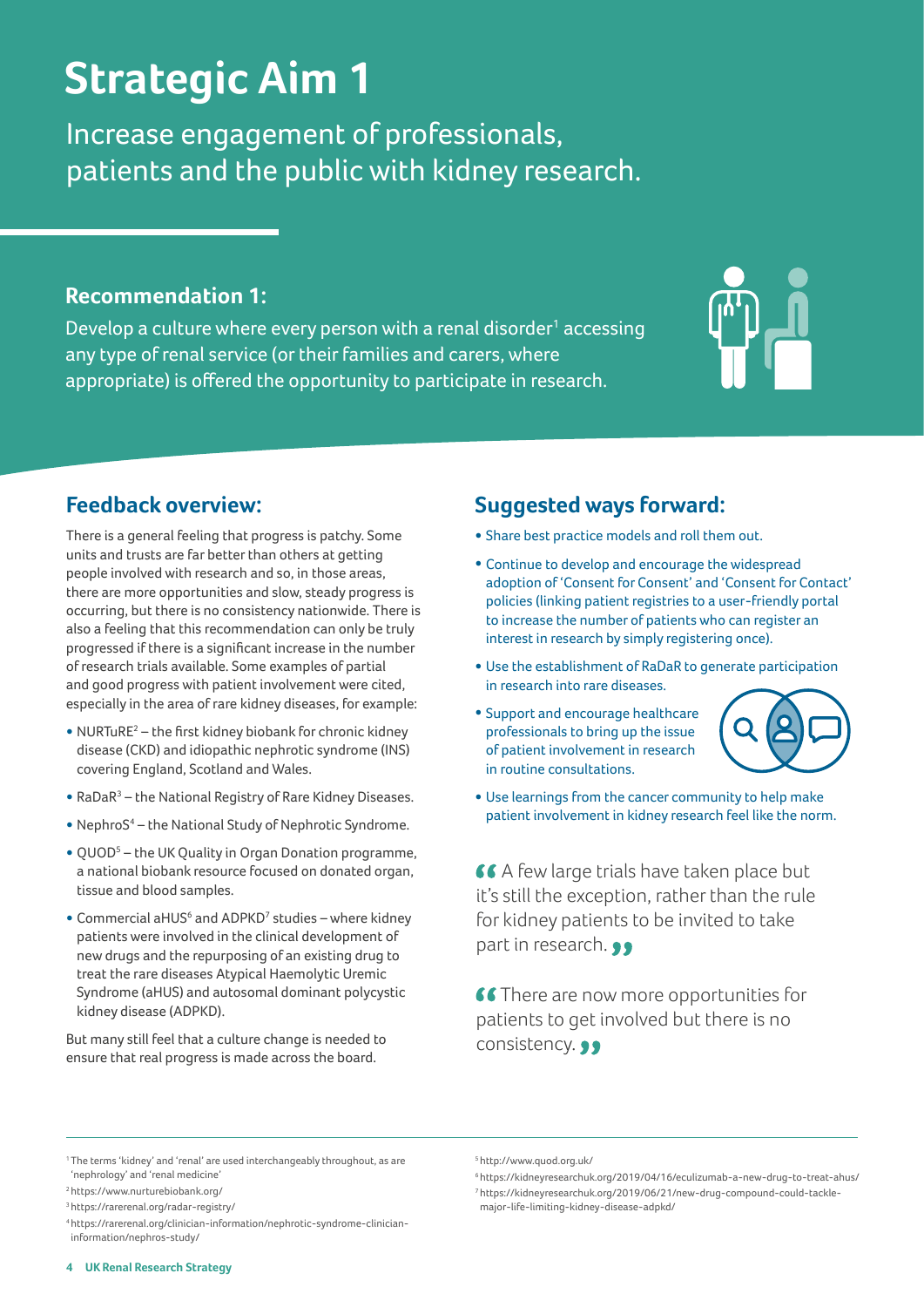### **Recommendation 2:**

Increase and promote equitable access to research for minority groups with kidney disorders, including children and those from Black, Asian and Minority Ethnic (BAME) backgrounds.



# **Feedback overview:**

Some respondents believe that some progress has been made, especially with children. Examples of progress here included:

- **•** The merger of Kids Kidney Research with Kidney Research UK.
- **•** The RADaR registry of rare diseases and some of the clinical studies highlighted in Recommendation 1.

However, the majority feeling is that far more work still needs to be done with BAME communities – and BAME communities must be involved in finding ways to progress this recommendation.

Some examples of progress were given, for example:

- Kidney Research UK's report on health inequalities<sup>8</sup> which highlights the urgent need to reach and better engage with communities at greater risk of developing kidney disease.
- Guy's and St Thomas' Gen Africa<sup>9</sup> project – which is examining the relationship between genetics and kidney problems in some black people with HIV.



- Culture CKD10 a study investigating cultural influences on physical activity and exercise beliefs in people with CKD.
- KQUiP11 a national initiative to help improve kidney services.
- King's College Hospital's work around the rehabilitation needs of BAME groups<sup>12</sup>.

But there is still a general perception that not enough has been done to progress this recommendation.

**I** haven't seen many good examples of clinical research studies that have taken specific actions to increase recruitment from these minority groups.  $\bullet \bullet$ 

# **Suggested ways forward:**

- Seek opportunities for more cross working with adult clinical study groups to see if any studies could also be applicable to under 18s.
- Implement the recommendations of the Kidney Research UK Report on Health Inequalities.
- Encourage renal centres serving populations with high ethnic diversity to develop their own strategies to communicate with and encourage these populations to engage. These strategies could then be used to develop a national model of best approaches.
- Use Kidney Research UK's peer educator model to signpost poorly-reached communities to research opportunities.
- Develop a shared translation resource to open up research to more people.
- Remember to engage the elderly population too the Prepare for Kidney Care<sup>13</sup> study can give valuable information when counselling older people in their decision-making about dialysis.

<sup>8</sup> https://kidneyresearchuk.org/2019/03/13/report-reveals-disparities-in-kidneyhealth-across-the-uk/

<sup>11</sup> https://www.thinkkidneys.nhs.uk/kquip/

<sup>12</sup> https://www.kcl.ac.uk/scwru/res/capacity/bme

<sup>9</sup> https://www.guysandstthomas.nhs.uk/research/studies/hiv.aspx#na

<sup>10</sup> https://kidneyresearchuk.org/research/research-networks/clinical-study-groups/ exercise-and-lifestyle-clinical-study-group/

<sup>13</sup> http://www.bristol.ac.uk/population-health-sciences/projects/prepare-kc-trial/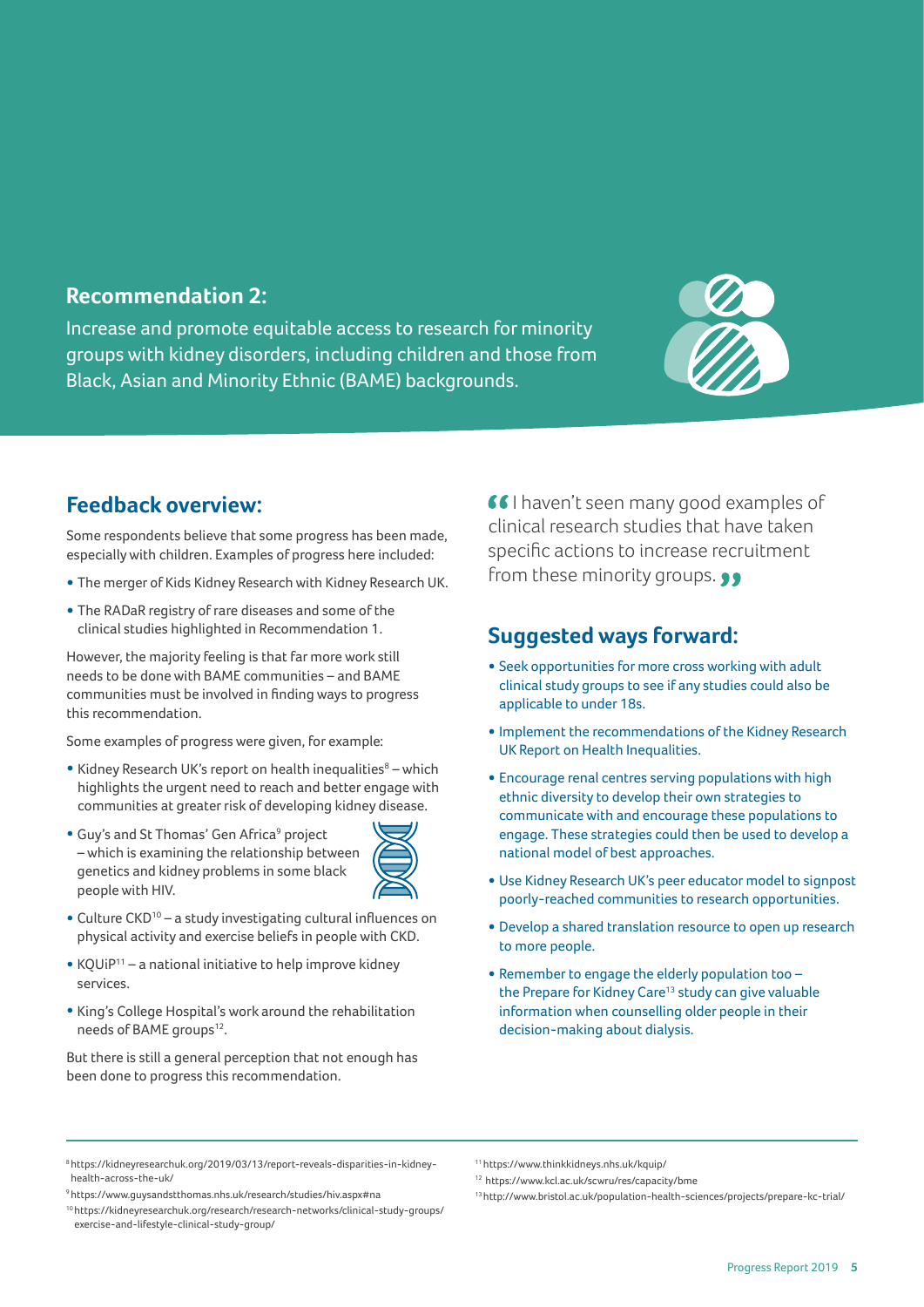# **Strategic Aim 1 continued**

### **Recommendation 3:**

Create a national kidney biobank for collection and storage of biological samples from every kidney patient, to provide a strategic resource for fundamental and translational research.

# **Feedback overview:**

The NURTuRE biobank is seen by many as an example of substantial progress and a catalyst to progress in other areas. It is credited for leading to the establishment of other biobanks, (such as the NURTuRE+, RaDaR, QUOD and QUOD Expand biorepositories) and also helping to raise the profile of kidney research with patients. However, some feel that this progress still only relates to a minority of patients. There is a desire to see the creation of a national biobank for all renal disorders but people are still unsure how this could be funded in practice. Another point raised was the need to think about how best to use data once it has been collected.

# **Suggested ways forward:**

- Increase the number of research studies that utilise data from the new kidney biobanks.
- Make more use of the general UK biobank for renal studies.
- Continue to explore ways to provide long-term funding for a national kidney biobank.



66 NURTuRE has raised the profile of research for many patients. It has led to people being more amenable to be approached for other studies.  $\bullet \bullet$ 

**66 NURTURE is a good first step but we are** still lagging behind cutting edge genomics/ proteomics compared to cancer.  $\bullet \bullet$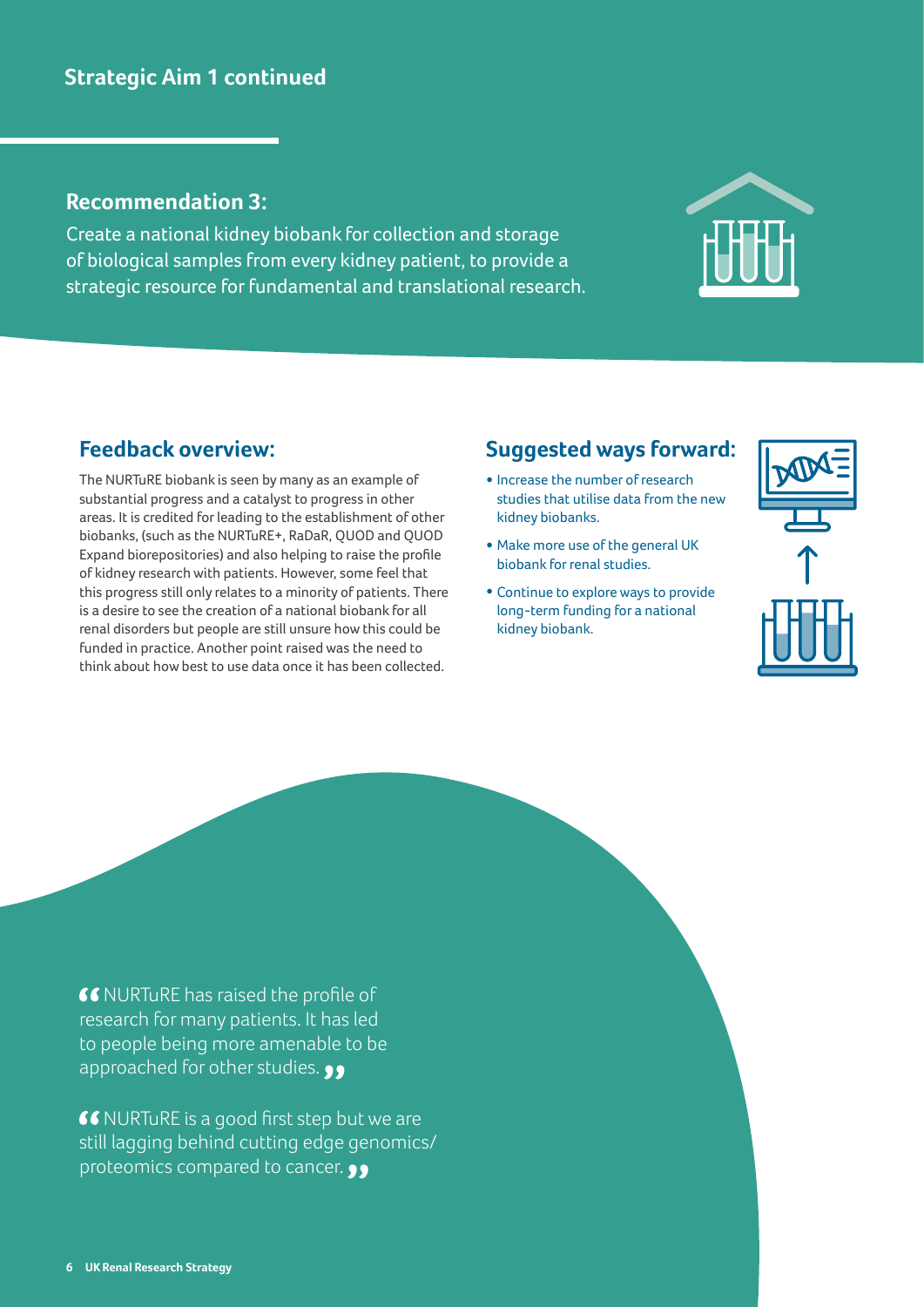### **Recommendation 4:**

To complete the research loop, better communicate the outcome of all kidney research to patients and the public in accessible language that they can understand.



# **Feedback overview:**

There are mixed feelings around progress made towards this recommendation. Some people feel the community is getting better at sharing information with the public through its:

- Increased use of social media, infographics and video.
- Information events such as Kidney Research UK's Patient Information Days and Fellows Day and the national Pint of Science<sup>14</sup> initiative.
- Charity and organisational communications and news sharing with the national media.
- High quality information for patients and families such as the InfoKID<sup>15</sup> website and Kidney Care UK's *Kidney Matters*16 magazine.

However, others feel that the renal community is still lagging far behind the cancer, heart and diabetes communities in this area.

There is a strong feeling that renal research needs to greatly improve the way it communicates with patients, for example making it compulsory to write good quality lay summaries and ensuring that patients are informed of research findings. But others point out that some people need support to do this, possibly through training on how to write for a lay audience, advice on where to send the lay summaries for maximum effect and actually being given time in the 'working day' to focus on patient involvement.

**66** The increased use of social media is a very positive step forward. This has revolutionised how people can get information and speak directly to researchers.  $\bullet \bullet$ 

# **Suggested ways forward:**

- Offer more kidney stories to the national media.
- Produce more blogs with lay summaries when papers come out.
- Ensure that all research participants automatically receive an update of results when they are published – in lay terms.
- Increase awareness of the support available to help researchers produce better lay communications of their research outcomes. For example, Kidney Research UK now runs workshops to show researchers how to write lay summaries and clearly communicate their work.
- Ensure that research charities and funding bodies emphasise that a good quality lay summary is a mandatory part of a grant application.
- Explore ways to share information about research to all kidney patients, especially those who are not part of a specific kidney disease group who may only be seen during clinic visits.



• Highlight kidney research work to other healthcare professionals (not involved in research) through a simple poster. Encourage them to share this information with their patients, and help to signpost patients who may then want to get involved with research projects.

 Sometimes researchers would like to do more public engagement work but increased workloads and a lack of time prevents them from doing what they want to do.  $\bullet \bullet$ 

14 https://pintofscience.co.uk/ 15 https://www.infokid.org.uk/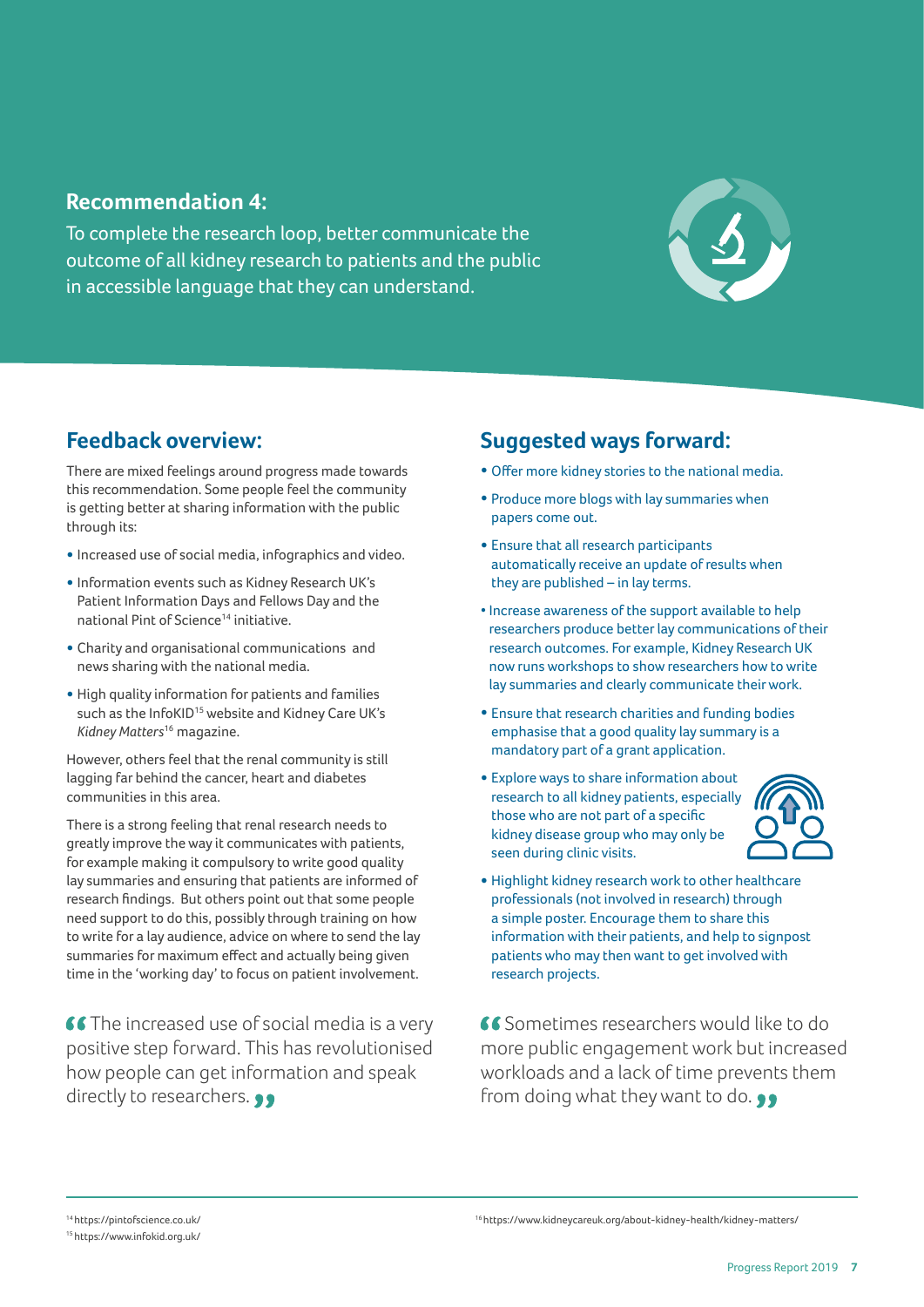#### **8 UK Renal Research Strategy**

# **Strategic Aim 2**

Capitalise on the full spectrum of research approaches to ensure a well-balanced portfolio that includes underlying mechanisms, prevention, treatment and impact.

# **Recommendation 5:**

Preserve support and funding of laboratory science, because new fundamental discoveries are the key to future improvements in health.

# **Feedback overview:**

There is a general feeling that Kidney Research UK is playing a key role in ensuring that funding is available for laboratory science but the short-term nature of some funding and a general lack of funds (possibly made worse by Brexit) is a serious risk to progress here. Other issues raised included the need to retain the expertise of established renal researchers and the need to emphasise how laboratory science can impact patient care. Examples of success and progress given included:

- Research work around the kidney disease IgA Nephropathy (IgAN)<sup>17</sup>.
- $\bullet$  Investigations into the molecular profile of single cells<sup>18</sup> (cell omics).
- The repurposing and roll out of the drug Eculizumab to help prevent kidney failure in people with aHUS (highlighted in Recommendation 1)19.
- Personal awards for paediatric renal researchers involved in laboratory science.

66 Stable long-term funding for laboratory science is provided by Kidney Research UK, the Wellcome Trust and the Medical Research Council. More is needed but the amount available has increased over the past 3-5 years.

**66** This is an area where I think progress is more limited and this may largely relate to funding. Partnerships between charities may increase access to new funding streams.  $\bullet\bullet$ 

 We need to shout about basic science discoveries more and demonstrate how they impact patient care.  $\bullet \bullet$ 

# **Suggested ways forward:**

• Continue to seek long-term funding for discovery science, possibly through partnerships and new funding streams.





• Investigate better ways to ensure the continuity of research expertise in laboratories by giving established researchers more support and job security.

• Consider developing some 'long-thin' projects (with the same total spend but over a much longer period) to help programmes of research that are by their nature long-term.

18 http://www.med.cam.ac.uk/clatworthy/ <sup>19</sup>https://youtu.be/k3TeJdM1W6w





<sup>17</sup> https://www2.le.ac.uk/colleges/medbiopsych/events/past-events/27-march-2018-professor-jon-barratt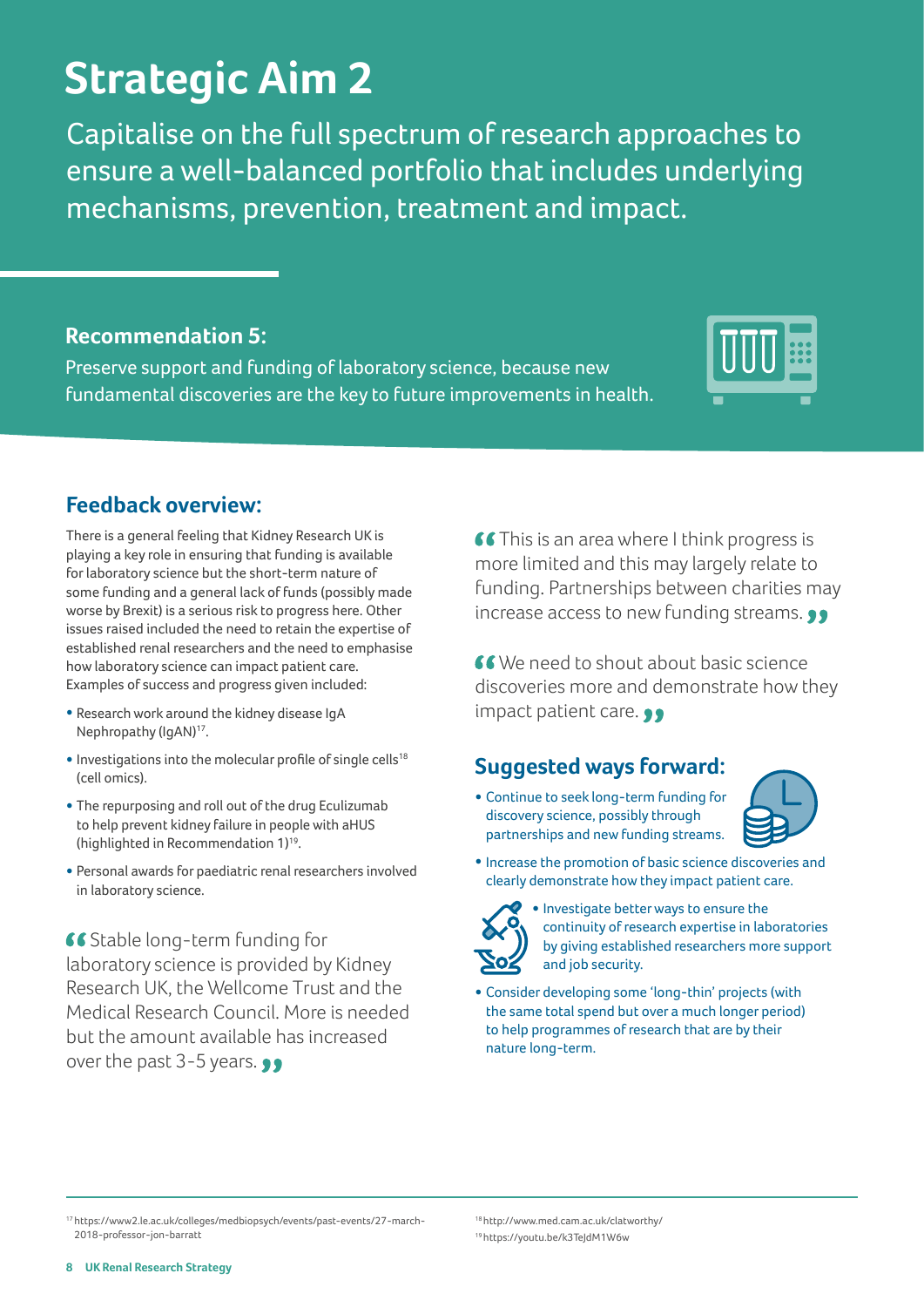### **Recommendation 6:**

Increase the number and quality of clinical trials, to address evidence gaps and measure and determine best practice/treatment.



# **Feedback overview:**

There is a general feeling that progress has been made here, especially since the establishment of the UK Clinical Trials Network<sup>20</sup> and Clinical Study Groups. Many examples of successful, ongoing and planned local and national clinical trials were given, including:

- PIVOTAL<sup>21</sup> a pioneering clinical trial investigating the optimum amount of intravenous iron that can be given to patients on dialysis.
- $\bullet$  MinTAC<sup>22</sup> a study comparing the effectiveness of steroid drugs for the treatment of minimal change disease in nephrotic syndrome.
- PEDAL<sup>23,24</sup> a study examining the benefits of exercise for people on haemodialysis.
- Several major studies<sup>25</sup> aimed at improving the outlook and quality of care for children with renal conditions such as PREDNOS 1 and 2 and HOT-KID.
- STOP-ACEi<sup>26</sup> a study investigating whether stopping treatment with ACEi, ARB or a combination of both drugs, compared with continuing on these treatments, improves or stabilises renal function in patients with progressive stage 4 or 5 CKD.
- CREDENCE27 a landmark trial studying a new treatment for people with both Type 2 diabetes and CKD.
- SIMPLIFIED28,29 a trial testing whether treatment of dialysis patients with natural vitamin D improves survival rates and quality of life.

• ATTAC $K^{30}$  – a study to discover whether people with CKD should take a daily low-dose aspirin tablet to reduce the risk of a first heart attack or stroke.

But there was also a feeling that, although progress is happening, there is still a need to greatly increase the number of kidney patients taking part in clinical trials.

Many cited the expense of running clinical trials and felt that more funding is needed from industry, national funding bodies and other funding streams in order to increase the number of trials available to patients. Some also feared that Brexit could adversely affect industry's desire to invest in UK trials.

# **Suggested ways forward:**

- Secure more funding for clinical trials from industry and funding bodies like the National Institute for Health Research.
- Lobby for a more equitable share of research funding from national bodies (in order to bring renal more in line with funding for other conditions such as cancer and heart disease).
- Promote the importance of large and small trials with funders especially in the case of rare diseases where patient numbers in trials will always be low.
- Strengthen links with the UK Renal Fibrosis Network and the UK Renal Imaging Network in order to promote more clinical trials.
- Work towards making it the norm to approach patients to take part in trials at the time of diagnosis.
- 20 https://www.ukcrc.org/research-infrastructure/clinical-research-networks/ukclinical-research-network-ukcrn/
- 21 https://kidneyresearchuk.org/2019/01/29/iron-trial-results-pave-the-way-forimproved-haemodialysis/
- 22 http://www.ukkw.org.uk/wp-content/uploads/2019/08/O334.pdf
- 23 https://clinicaltrials.gov/ct2/show/NCT02222402
- 24 https://kidneyresearchuk.org/research/research-networks/clinical-study-groups/ exercise-and-lifestyle-clinical-study-group/
- 25 https://kidneyresearchuk.org/research/research-networks/clinical-study-groups/ paediatric-nephrology-clinical-study-group/

<sup>26</sup>https://www.birmingham.ac.uk/research/activity/mds/trials/bctu/trials/index.aspx 27 https://kidneyresearchuk.org/2019/06/19/diabetic-drug-trial-follow-on-results-

reveal-promising-outcomes-for-diabetic-kidney-patients/ <sup>28</sup>http://cctu.medschl.cam.ac.uk/Trials/Simplified/Simplified.htm

<sup>29</sup> https://kidneyresearchuk.org/research/research-networks/uk-renal-trials-network/

<sup>30</sup> https://www.southampton.ac.uk/attack-trial/about/about-attack.page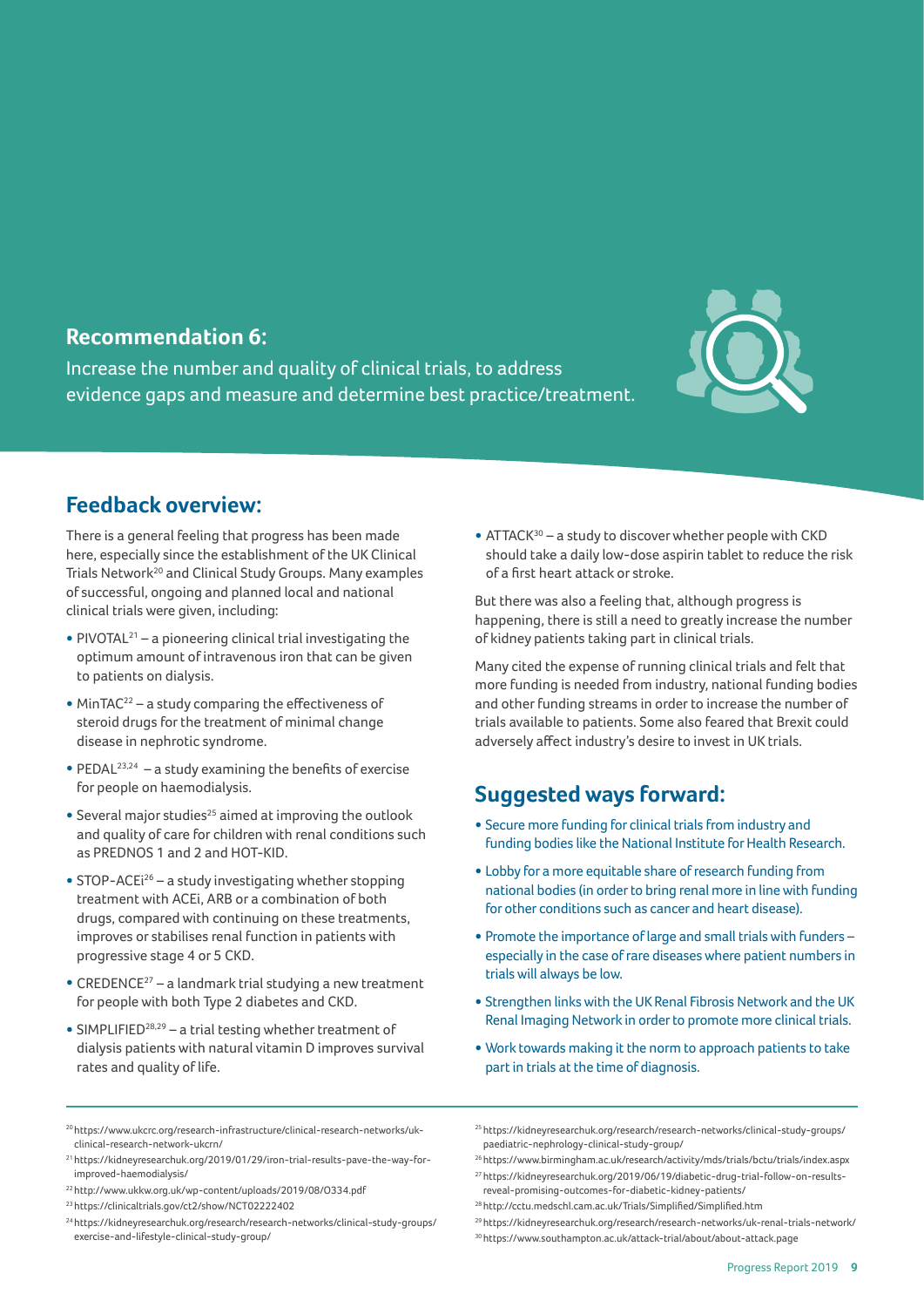## **Recommendation 7:**

Embed commitment to robust and appropriate patient-focused and patient-led qualitative research, to allow improvements in quality of care, health, quality of life and patient empowerment.



# **Feedback overview:**

Perceptions of progress were mixed for this recommendation. Many felt that there was now an increased awareness of the importance of patient-focused and patient-led research. Examples of progress included:

- The Speak Study<sup>31</sup> the first national survey of young adults on kidney replacement therapies to investigate the impact of permanent kidney failure of the lives of young people in the UK.
- The establishment of a National Institute for Health Research supported Kidney Patient Involvement Network within the UK Kidney Research Consortium.
- Patient surveys conducted by organisations including Kidney Care UK and Kidney Research UK which help to identify issues of importance to patients.
- The Kidney Patient Report Experience Measure (PREM32 ) – a national annual survey of kidney patients.
- The SONG initiative<sup>33</sup> an international initiative with aims to establish a set of core outcomes and outcome measures across the spectrum of kidney disease for trials and other forms of research.
- The ASK trial<sup>34, 35</sup> which is looking at why people from certain social backgrounds are disadvantaged in terms of finding living kidney donors.

However, this view is countered by a belief that a lot more still needs to be done to truly involve patients – especially in the area of quality of life studies. Some also felt that it was still difficult to get qualitative research funded and published and that qualitative research is still regarded as a second-class form of research in some areas.

66 Lihink the whole kidney community has bought into patient-focused and qualitative research in a way that we hadn't five years ago.  $\bullet \bullet$ 

**I'm aware of some good examples of** qualitative research and of patient input into the design of studies, though there's more work to be done.  $\bullet \bullet$ 

66 There's an increasing awareness of patient-led/patient-focused qualitative research and the need to address issues that are important to patients rather than of interest to clinicians/researchers. ••

# **Suggested ways forward:**

- Devise workshops which focus on qualitative methods.
- Develop research training and mentoring for multidisciplinary team members.

<sup>34</sup>https://bmjopen.bmj.com/content/6/3/e010605

transplantation-clinical-study-group/



- Further develop patient-led research hubs, such as that in Cambridge.
- Widen engagement with patients to get more people involved with research and a greater range of opinions around research ideas.

35 https://kidneyresearchuk.org/research/research-networks/clinical-study-groups/

<sup>31</sup> https://www.renalreg.org/projects/speak/ 32 https://www.renalreg.org/projects/prem/

<sup>33</sup> https://songinitiative.org/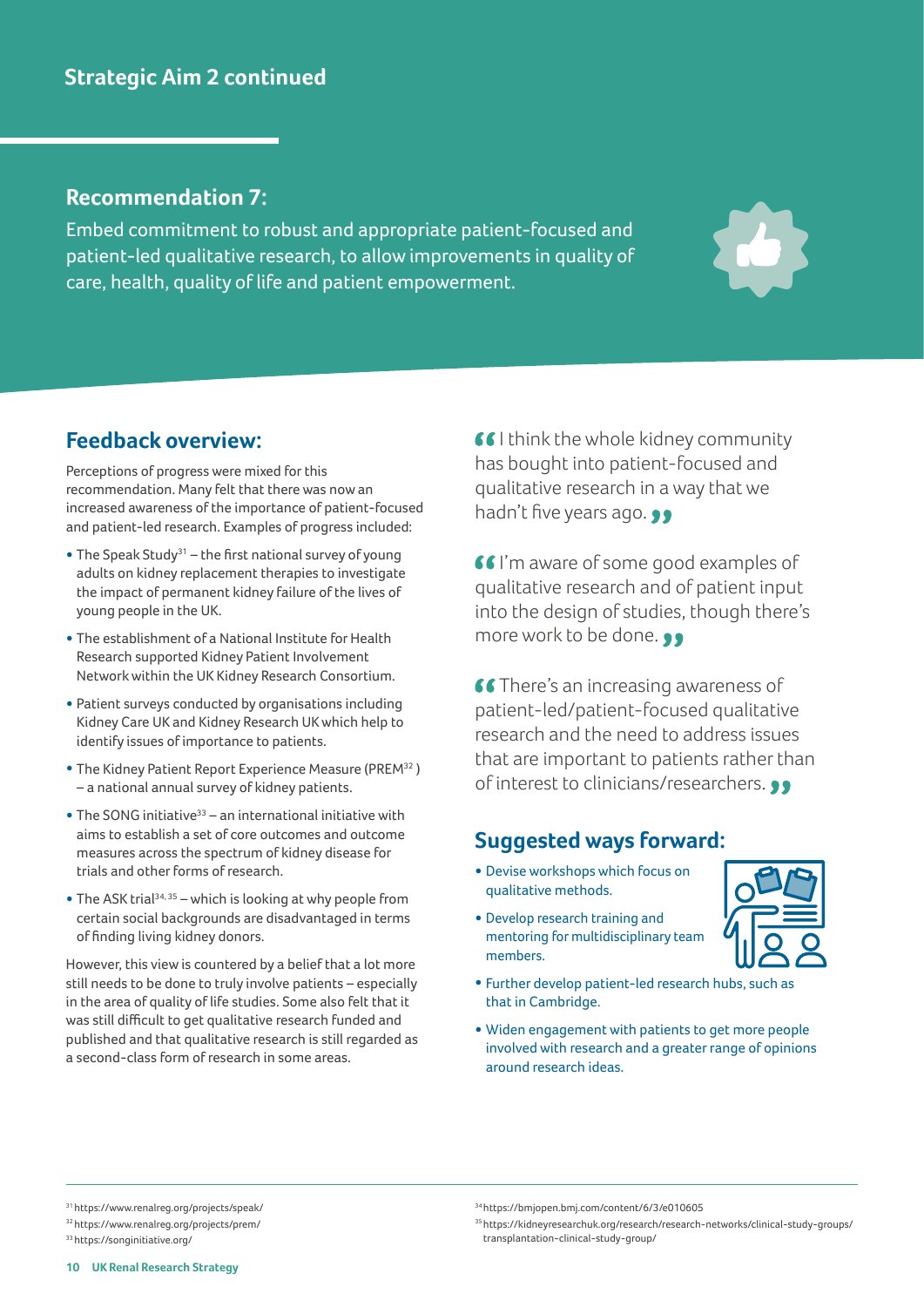### **Recommendation 8:**

Build the evidence base (improvement science) that will reduce unwarranted variation in practice and increase equitable access for patients to the best available treatment.



# **Feedback overview:**

There is a general feeling that progress is happening here; with one view expressed feeling that the renal community has almost led the way in this field of research. The KQUiP initiative (highlighted in Recommendation 2) and the associated Think Kidneys<sup>36</sup> awareness raising campaign were cited frequently as good examples of a programme that was responding to the recommendation. Other initiatives highlighted included:

- $\bullet$  ASSIST CKD<sup>37</sup> a project which aims to provide better and safer patient care by identifying people with CKD who are at the greatest risk of disease progression through the monitoring of kidney function (eGFR) graphs over time.
- Share HD38, 39 a project which aim is to help people on haemodialysis become more independent and confident in taking responsibility for their own treatment.
- Tackling AKI study40 which was designed to improve outcomes for patients with acute kidney injury by improving diagnosis, increasing awareness and improving basic elements of patient care.
- The PITHIA trial<sup>41</sup> which aims to evaluate preimplantation kidney biopsies as a tool to help increase the number and quality of kidneys transplanted.
- The new workforce planning document established by the British Renal Society's rehabilitation network.
- Exercise studies including PEDAL and CYCLE-HD42 and studies<sup>43</sup> using large amounts of anonymised patient data.

However, others felt that far more work is still needed in this area, especially around the issue of health inequality.

# **Suggested ways forward:**

• Develop collaborations between the Lifestyle & Exercise Clinical Study Group and other Clinical Studies Groups to capitalise upon expertise across the board.



- Devise ways to determine when a particular intervention has been shown clearly enough to be effective in order to move from conventional research to quality improvement/implementation research.
- Continue to address kidney health inequalities by finding ways to implement the recommendations of Kidney Research UK's Report on Health Inequalities (highlighted in Recommendation 2).
- Continue to lobby government, industry and national funding bodies to push renal improvement science further up the national agenda.
- Develop evidence-based formal recommendations and guidance for standard practice for practitioners. The current development of Exercise and Lifestyle Guidelines should help with this.



 $\bullet$  I think the ATTOM<sup>44</sup> study will be a game changing study in terms of equity of access to transplantation and identifying and ironing out variation of practice.

<sup>36</sup>https://www.thinkkidneys.nhs.uk/

<sup>37</sup> https://assist-ckd.org/

<sup>38</sup> https://www.ncbi.nlm.nih.gov/pmc/articles/PMC5702083/

<sup>39</sup> https://kidneyresearchuk.org/2019/01/23/empowering-patients-throughshared-haemodialysis-care/

<sup>40</sup> https://www.health.org.uk/improvement-projects/tackling-acute-kidney-injurya-multi-centre-quality-improvement-project

<sup>41</sup> http://www.pithia.org.uk

<sup>42</sup> https://kidneyresearchuk.org/research/research-networks/clinical-study-groups/ exercise-and-lifestyle-clinical-study-group/

<sup>43</sup>https://www.magonlinelibrary.com/doi/abs/10.12968/jokc.2018.3.4.252

<sup>44</sup> https://www.odt.nhs.uk/odt-structures-and-standards/research/current-odtresearch/attom-study/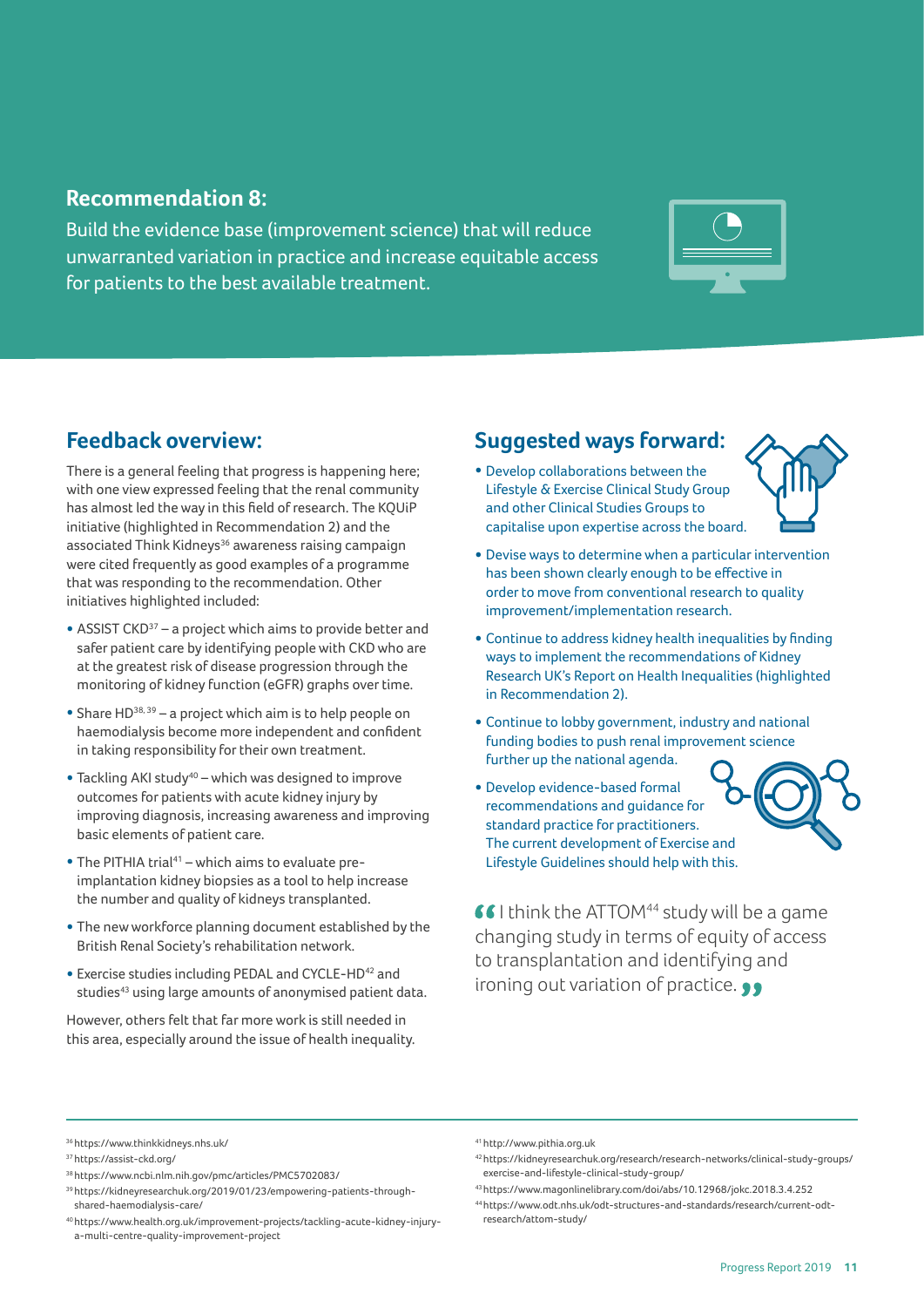# **Strategic Aim 3**

Support the research training and career development of all contributors to renal research, to build sustainable research capability and capacity.

### **Recommendation 9:**

Increase resources and mentorship to develop and maintain research skills

among all health professionals, to ensure high quality multi-disciplinary renal research. **Recommendation 10:**

Improve support, training and career paths for nonclinical renal scientists in the academic sector.



# **Feedback overview:**

Respondents tended to combine their views around Recommendations 9 and 10. Generally, people feel that some progress has been made but there is a need to ensure that research opportunities are open to the whole renal workforce and that regional variations are reduced. Kidney Research UK is praised for investing significant efforts in supporting researchers through its fellowship programmes for allied health professionals and clinical PhD students and events like Fellows Day. Other examples of progress given included:

- The Medical Research Council's 'New Investigator Research Grants'.
- New routes to assist allied health professionals, developed by the National Institute for Health Research, to help them progress along clinical research and academic paths.
- Kidney Research UK's decision to re-name its non-clinical fellowships to ensure consistency with other funding charities.

However, there is a strong view that issues including funding shortages, a lack of time, employment infrastructure, a lack of job security and short-term grants, continue to pose a significant challenge to recruiting and retaining new researchers – and retaining the expertise of experienced researchers.

**II** would suggest that Recommendation 10 be extended to include not just renal scientists but also look at wider issues of support, training and career pathway across the board. ••

# **Suggested ways forward:**

- Develop a UK-wide mentorship programme to ensure that all areas offer the same access to support for clinical and nonclinical research staff and students. Make it automatic for fellows to receive an independent mentor and ensure that mentors are given adequate training and time to take on this role. Possibly explore the creation of a Renal Associationsponsored mentor scheme with a mentorship portal with clinical academics from renal medicine grouped into areas of interest for people to make contact.
- Examine ways to increase opportunities for basic scientists to become tenured.
- Develop a small personal bridging grant programme (circa £3,000 to £5,000) for post-doctoral researcher to apply for.
- Simplify career grant options and market them more vigorously.
- Develop research training programmes for the whole research workforce, including nurses, allied health professionals and multidisciplinary team members. Possibly devise a research module based on existing online nursing training modules.
- Link strategic research themes with career support to steer rising stars into priority fields such as health inequalities and prevention.
- Include research training and paid study leave in the curriculum for healthcare professionals caring for patients with kidney disease.
- Find ways to enable and encourage people to stay in a research career, rather than doing a project and then returning to clinical work.
- Improve job security for research staff and address issues around gender gaps and challenges in research parity when aligned with maternity leave.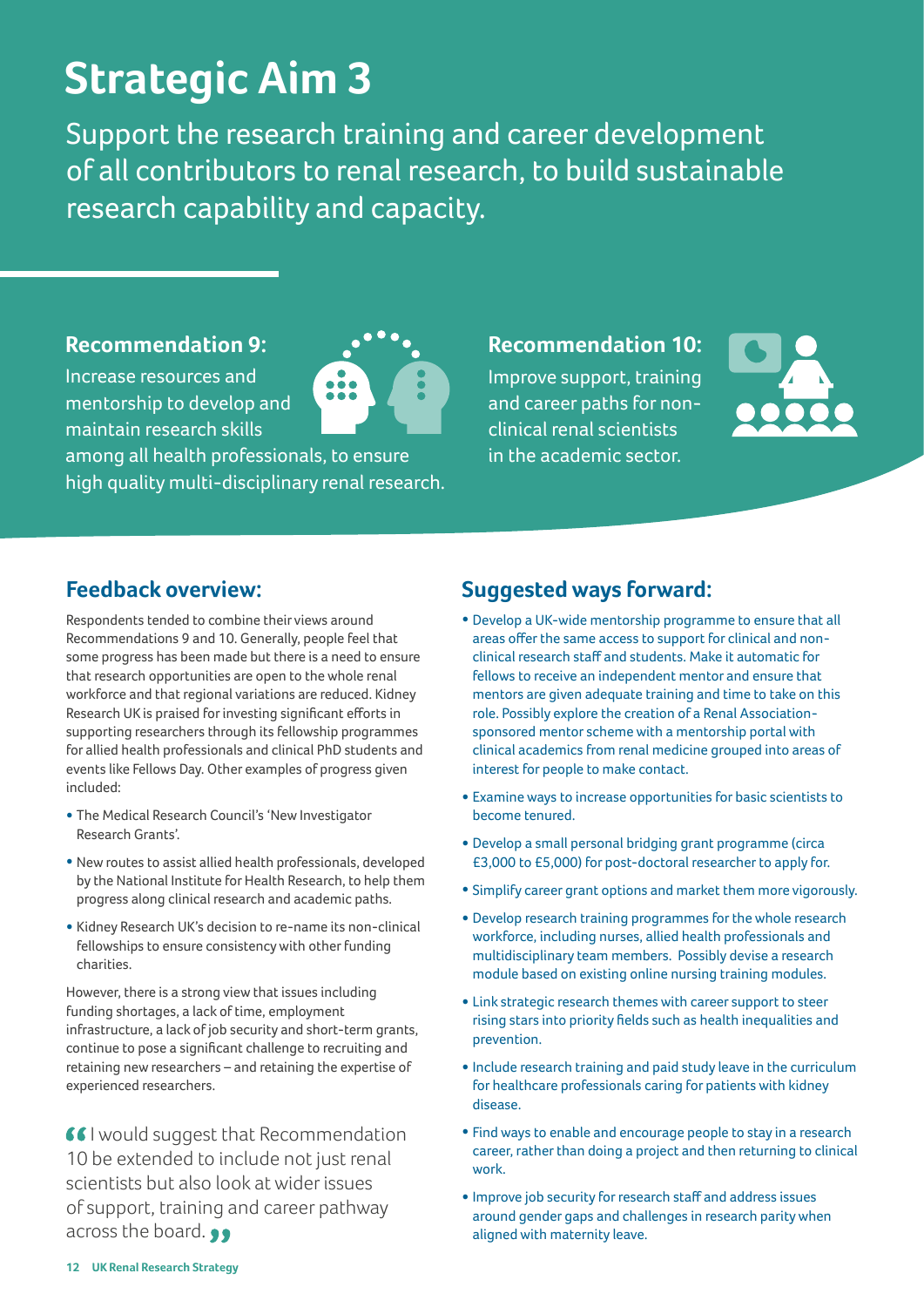**I** think progress is being made, and Kidney Research UK is a big and important player here. **99** 

**Kidney Research UK has** introduced more fellowship opportunities. Collaboration with the Daphne Jackson Trust, and the Chief Scientist's Office Scotland are examples. Kidney Research UK's Allied Health Professional fellowships are part of the programme. 99

Periodic table of the elements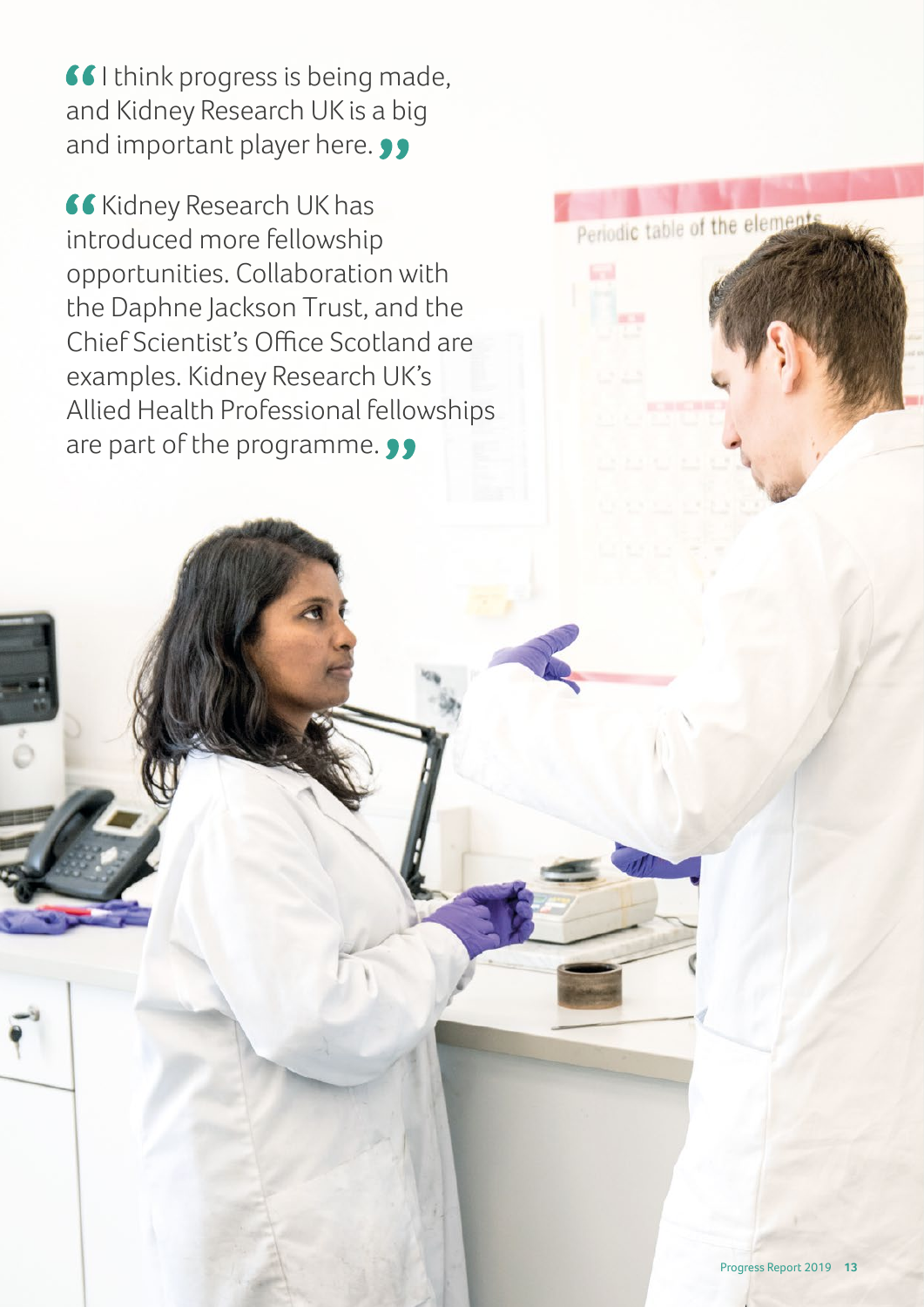# **Strategic Aim 4**

Create a more open research culture to maximise cross-disciplinary and collaborative research.

# **Recommendation 11:**

Strengthen formal partnerships across disciplines, patient groups, professional bodies and charities aligned with kidney disease, particularly in diabetes and cardiovascular disease.

# **Feedback overview:**

There is a general feeling that good progress is being made towards this recommendation in all areas, especially around building good foundations with the diabetes and heart communities. Specific examples of progress given included:

- The UK Renal Imaging Network and UK Clinical Trials Network becoming part of the UK Kidney Research Consortium.
	- The establishment of the Kidney Patient Involvement Network45 – a partnership of voluntary, charity and professional organisations and academics from the University of Salford.
- More examples of research being led by or involving multidisciplinary team members.
- The development of pockets of formal partnerships between patients, clinicians, scientists and industry which are often disease specific. For example, Alports, Nephrotic Syndrome, complement, ADPKD and CKD.
- Closer working links with NHS Blood and Transplant, the Research, Innovation, Technology and Advisory Group (RINTAG) and the British Transplant Society.
- The joint statement between Kidney Research UK and diabetes UK<sup>46</sup> – a public statement to highlight the seriousness of kidney disease in people with diabetes and joint intent to address this problem together.
- Kidney Research UK meetings with Diabetes UK and the British Heart Foundation.
- Meetings held with diabetes and renal Clinical Study Groups.

• The Multi-morbidity Joint Conference<sup>47</sup> held on 1 July 2019 – which was a one-day conference, organised by the Renal Association, Kidney Research UK, the National Institute for Health Research and the Royal College of Physicians, to stimulate discussion and ideas in addressing multimorbidity (co-occurring diseases).

But some question whether this work is sustainable and expandable and feel that the other disease charities should be doing more to help forge relationships. There is also a sense that partnerships need to lead to research funding or studies which will benefit kidney patients.

# **Suggested ways forward:**

- Organise network meetings and forums (with renal and non-renal) to allow for a greater discussion and transparency of clinical work and research currently being undertaken.
- Highlight the clinical areas of interest groups in order to disseminate relevant information and research, as well as clinical questions.
- Continue to develop relationships with Diabetes UK.
- Increase efforts to collaborate with the British Heart Foundation and other members of the heart community in order to link renal to the cardiovascular aspect of the NHS plan.
- Convert partnerships with Diabetes UK and the British Heart Foundation into research funding or studies which benefit patients with kidney disease.
- Come together with the diabetes community to progress the work of the CREDENCE trial (highlighted in Recommendation 6) by seeking urgent NICE approval for the use of new drugs.

46 https://www.kidneyresearchuk.org/about-us/kidney-research-uk-and-diabetesuk-joint-statement

47 https://renal.org/multi-morbidity-joint-conference-monday-1-july-2019-rcplondon/





<sup>45</sup> https://kpin.org.uk/about-us/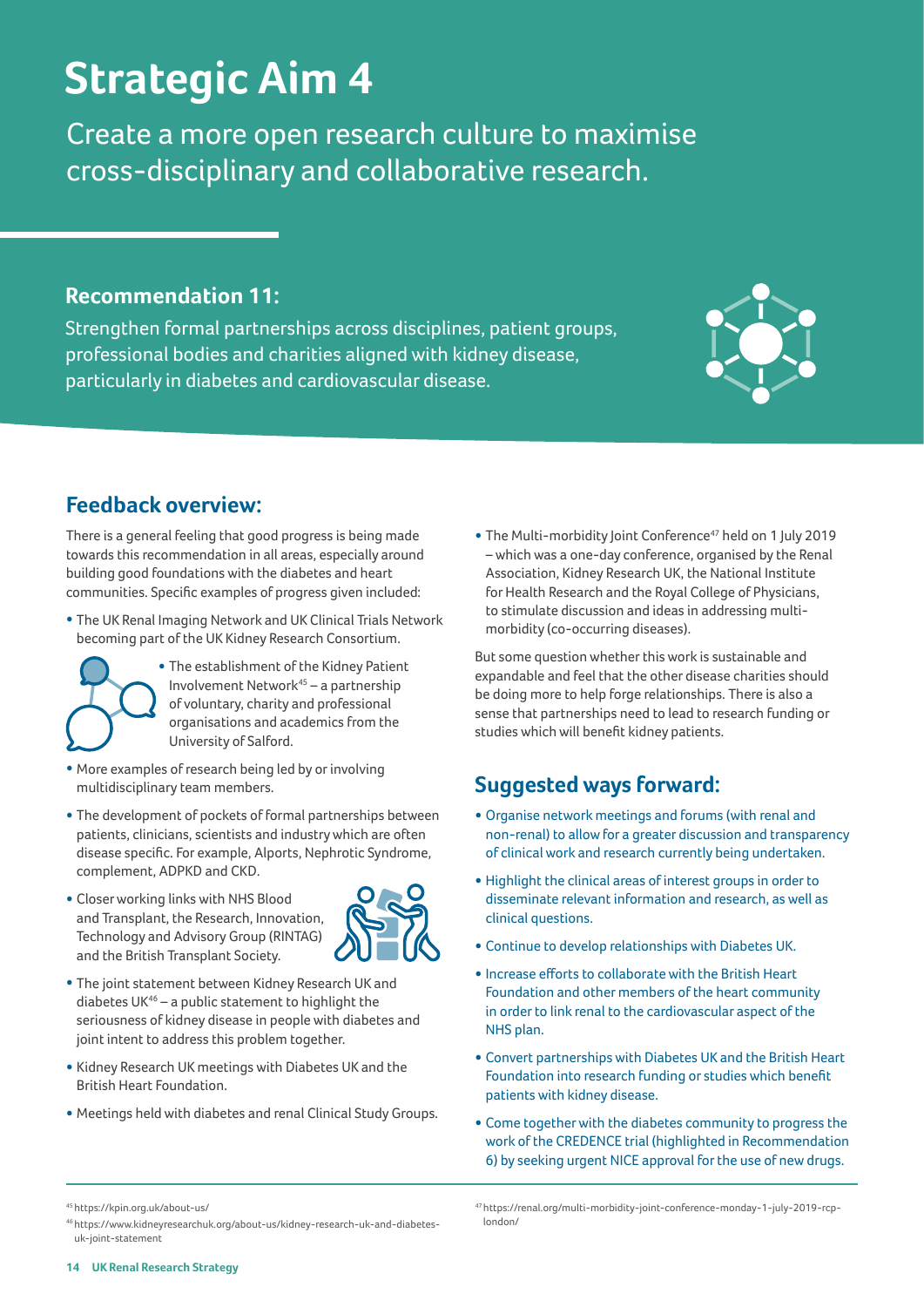# **Recommendation 12:**

Build closer research links with industry to identify new therapeutic targets, develop collaborative clinical trials and increase research funding opportunities.



# **Feedback overview:**

There is a feeling that links with industry have definitely improved and there is now an increased recognition of the need to work together. Examples of good progress cited included:

- The development of the PIVOTAL iron trial (highlighted in Recommendation 6) and the NURTuRE biobank (highlighted in Recommendation 6).
- $\bullet$  The repurposing of the drug Eculizumab<sup>48</sup> to help prevent kidney failure in people with aHUS (highlighted in Recommendations 1 and 5).



- Joint working with the Glasgow-based biotech company Mironid<sup>49</sup> to develop a new class of drugs to treat ADPKD (highlighted in Recommendation 1).
- The role played by Kidney Research UK in establishing a model for kidney collaboration by facilitating links between industry, academia, medicine, patients and grant funders.
- Improvements to recruitment to industry-funded studies.
- Frequent and closer interaction with industry on account of the National Institute for Health Research's commercial portfolio.

But some people feel that issues such as intellectual property rights still need to be clarified with industry and that industry's perceived preference for therapeutic and pharmacological research may mean that it is less inclined to support qualitative research involving multidisciplinary team expertise. There is also a fear that progress may be hampered due to time, funding and staffing issues and an NHS move (in some areas) towards cheaper generic, unbranded medicine.

66 I think this is something that we are definitely mindful of and actively seeking to do and I think that people are comfortable with the concept.  $\bullet \bullet$ 

**66** There is an increasing recognition of the need for industry, academia and the health service to work together, though there are barriers. **99** 

# **Suggested ways forward:**

- Develop a better understanding of the industry perspective around issues such as institutional delays on contracts and risk averse legal teams.
- Clarify issues such as ownership of Intellectual Property (IP) rights and the commercialisation of discoveries.
- Seek new ways to fund research nurses to help increase recruitment to industry-funded studies.



- Devise ways to reduce the variability of clinical study group links with industry.
- Consider ways to address the issue of increased generic medication use whilst still developing wider links with industry.

<sup>48</sup> https://kidneyresearchuk.org/2019/04/16/eculizumab-a-new-drug-to-treat-ahus/ <sup>49</sup>https://kidneyresearchuk.org/2019/06/21/new-drug-compound-could-tackle-

major-life-limiting-kidney-disease-adpkd/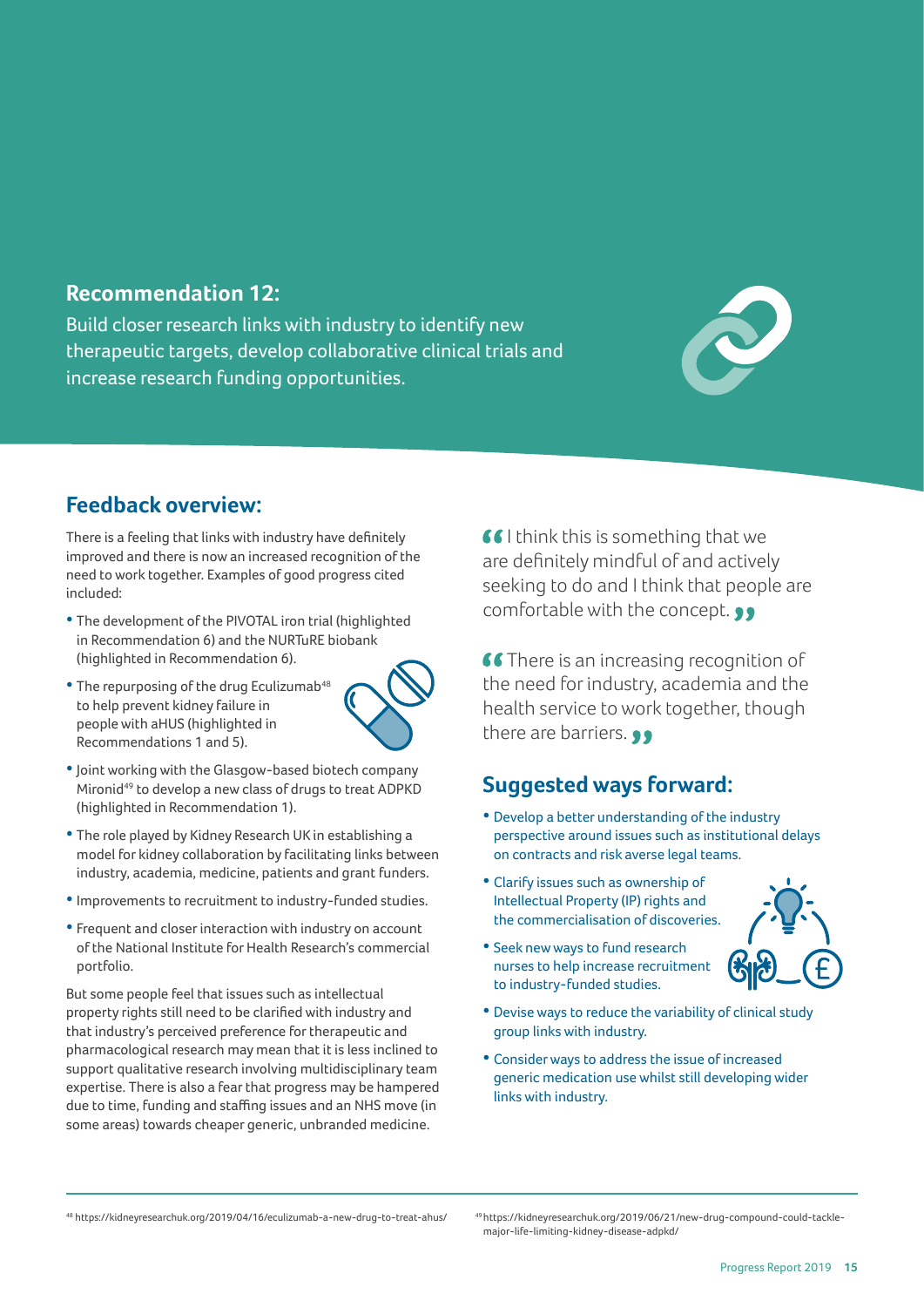### **Recommendation 13:**

Work collectively towards a simpler, faster and more responsive pathway to ethical and regulatory approval, particularly for low-risk projects.

# **Feedback overview:**

There is a feeling that much more still needs to be done here. A small minority of people have experienced some improvements but possibly as a result of ongoing improvements, such as recent reforms to ethics and regulatory approval, rather than as a direct result of the renal strategy. However, for the majority processes still remain complex and time-consuming. There are still many examples of studies starting late. There is a strong belief that progress is beyond the power of the renal community alone and that change will only happen if there is 'buy-in' from the government and national health services, local trusts and universities.

# **Suggested ways forward:**

- Urge trusts and universities to align Research and Development department practices and reduce internal delays by properly resourcing legal and contracting teams.
- Consider a joint approach with other research organisations to lobby government to develop an overarching blanket agreement that would be applicable to all trusts.

**66** Recent reforms to ethics and regulatory approval processes have resulted in a much more rapid approvals process. Internal delays within Trust and University research and development departments as well as legal and contracting departments seem to be a more important source of delays to initiating research projects at present. ••

**66 The Health Research Authority has** improved the set up and governance of studies but there are still many examples of studies starting late. More improvements to streamline these processes are necessary otherwise there is a risk to the UK's share of involvement in commercial clinical trials.  $\bullet\bullet$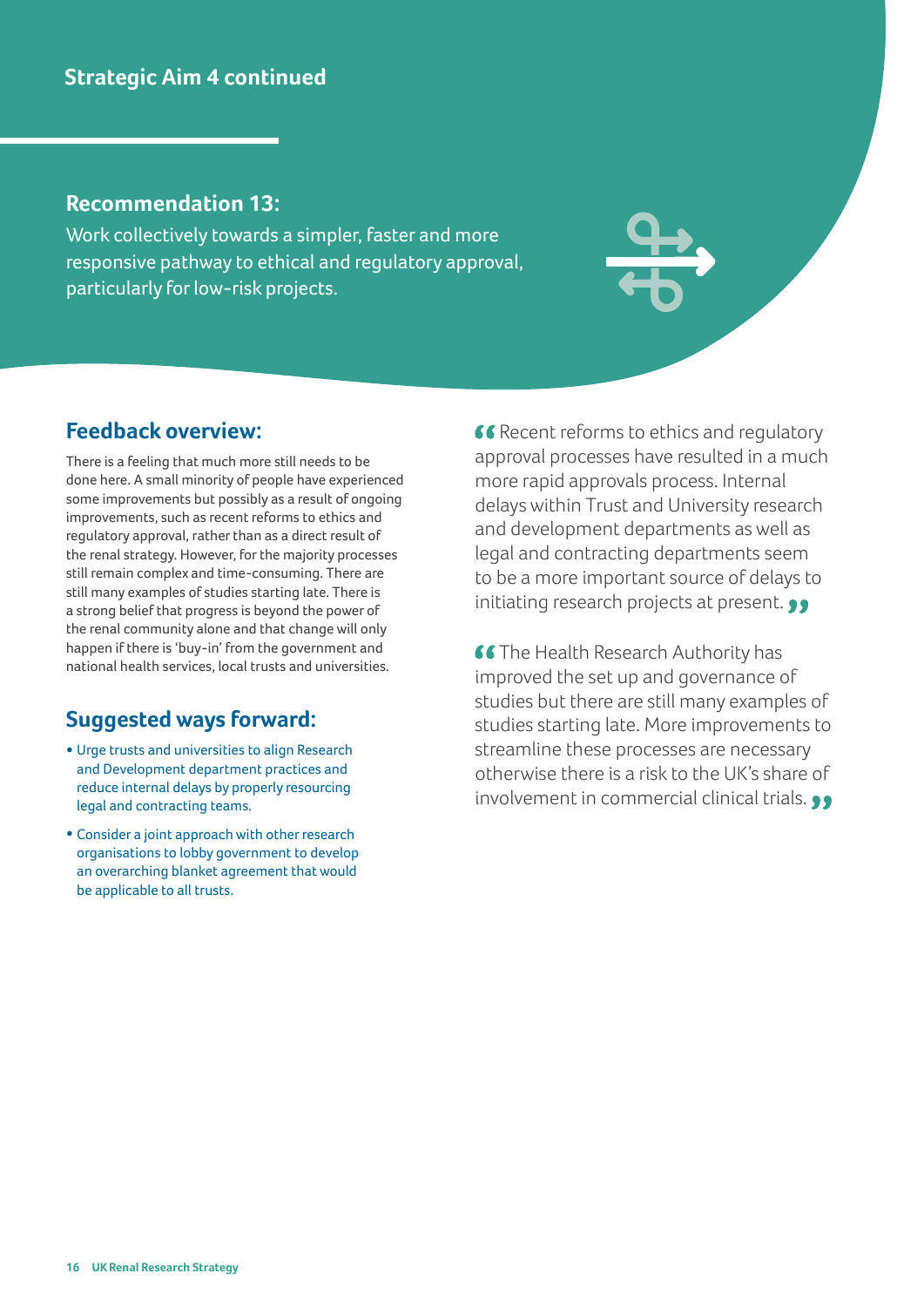**66** Meeting this strategy and ensuring the recommendations are delivered cannot be achieved by one organisation in isolation. Forging partnerships across the breadth of the community is essential and we look forward to seeing our partnership go from strength to strength.  $\bullet\bullet$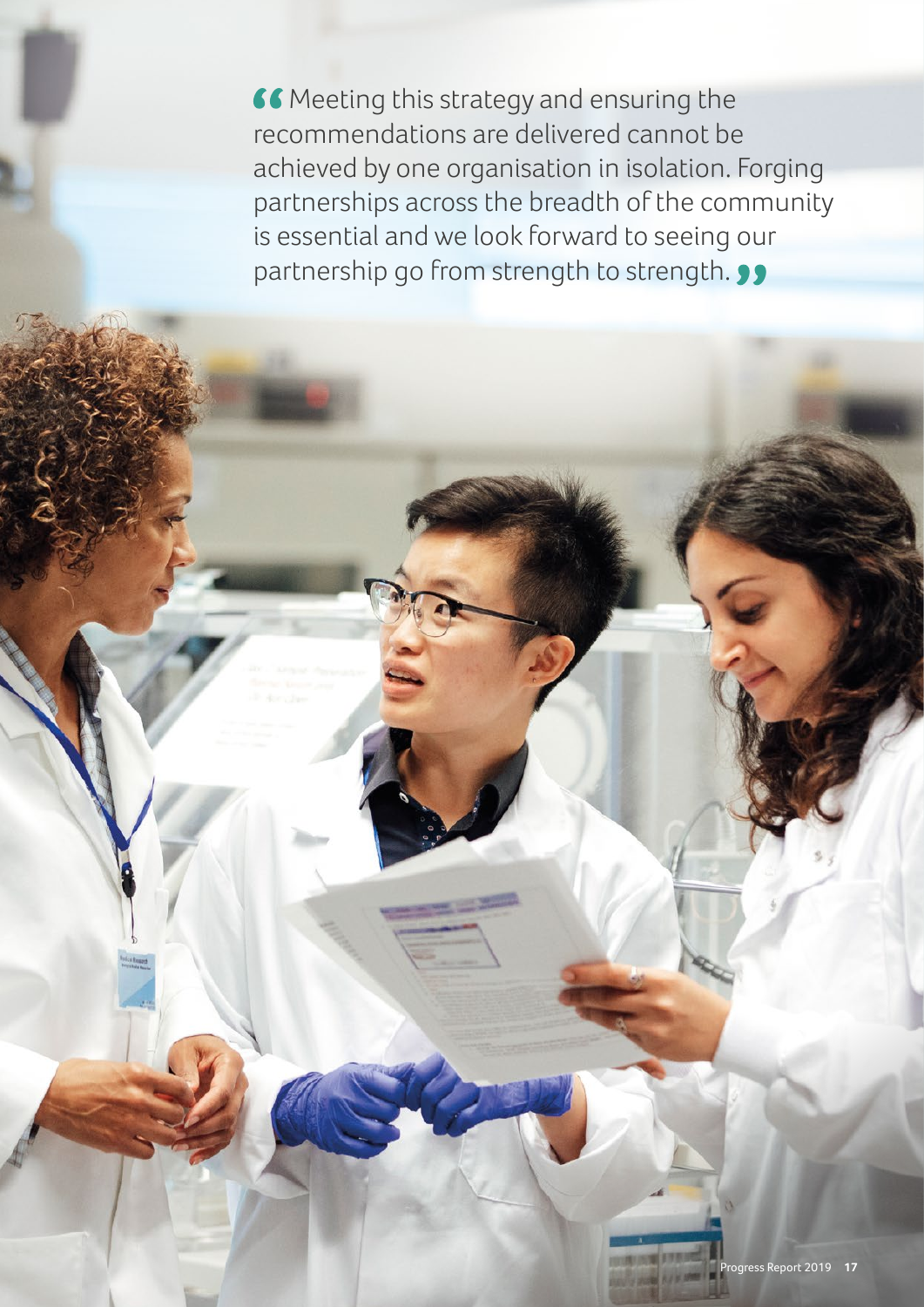# **Overarching opinions on the Strategy as a whole**

**Respondents were also asked a series of questions about the Strategy as a whole which covered the following topics:** 

# **Pace of progress**

Overall feedback suggests that some progress is being made towards all four aims, but individual opinions over the rate of progress differ considerably. For example, one view expressed may feel that substantial progress has been made in a particular area while another may believe that there has been little to no progress made at all.

Some believe that it is impossible to gauge whether progress is being made and to what extent because of a lack of measurable data and targets (which is examined in more detail in the green sections). However, one view expressed argues that the Strategy should be seen as a roadmap rather than a fixed plan with set timescales and felt it could be difficult, in practice, to agree and implement targets for such a diverse group.

Many feel that timeframes for progress will vary depending on the nature and extent of work needed to realise specific aims and the amount of control the renal community has over change, therefore some 'cultural' changes will inevitably take longer. Some also fear that Brexit could significantly delay progress in some areas, such as the recruitment and retention of some members of the renal research workforce and European funding and partnership opportunities.



There is a general desire to regularly check on progress towards all four aims in order to ensure continued momentum and enable flexibility to respond to any future developments or changing priorities.

### **Data gaps**

**Many people felt they were unable to accurately gauge if progress was being made or not due to:**

- A lack of baseline data around patient involvement in research (Recommendation 1).
- An absence of measurable data to show if the strategic aims are being fulfilled or not.

There was a feeling that smart objectives should now be developed to make it clear what success and progress should look like.

**II** think a lot of progress will be made in five years but it's not clear from the strategy document what success looks like.  $\bullet \bullet$ 

**IG** In terms of culture, patient engagement and collaboration, I think we are already making progress and within five years we will have made more progress. But there's no smart objective to say 'by how much progress'. **99** 

**If** It's very difficult to track all the work that is being done, particularly if it's being funded by a different funding body. **99**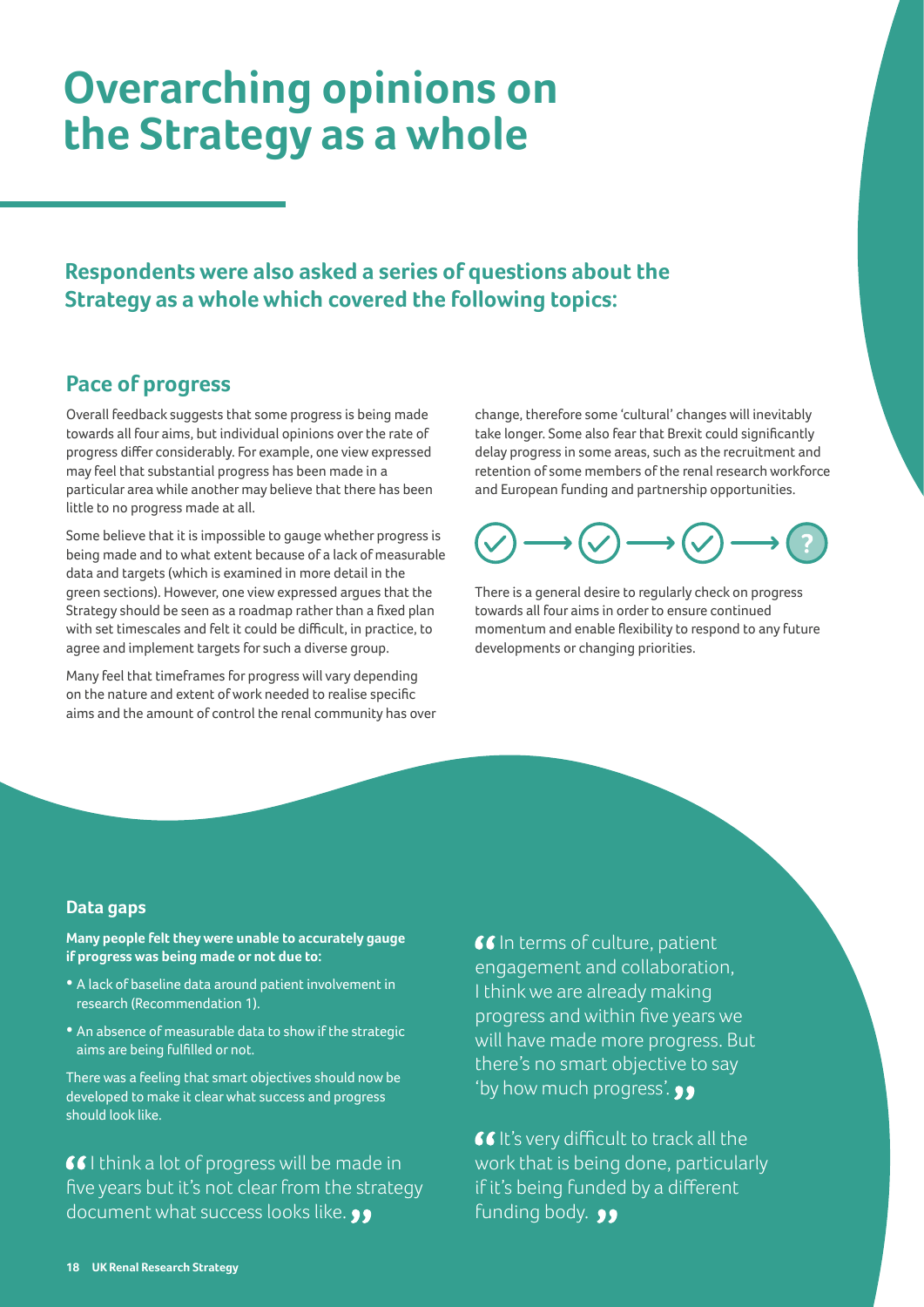### **Target setting**

**Many respondents were in favour of target setting in some form. Suggestions around the form the targets could take included:**

- A simple rag rated system.
- SMART objectives.
- Only introducing objectives where applicable.
- Having a set of clear outcomes for every recommendation.

However, it was also pointed out that unrealistic targets could demotivate people; especially as the success of the strategy was based on the good will of volunteers, and that progression could require an additional funding/time commitment which may not exist.

**66** We now need a clear outcome or expectation for each recommendation – we need to be clear about what percentage of progress is regarded as being successful and we need to be able to revisit this expectation to make sure it's enough. **99** 

**II** think effective delivery of the strategy is dependent on setting clear targets even if these need to be incremental towards the overall goals otherwise there is a danger that the strategy becomes a 'nice idea' that made no difference.  $\bullet \bullet$ 

**II** think it is possible to set realistic but challenging targets. However, there is also a risk of getting this wrong and unrealistic targets tend to be demotivating.

# **Suggested ways forward:**

- Devise ways to collect data (including baseline data) to help measure rates of progress.
- Consider measuring changes in the 'ways forward' that were suggested for each of the recommendations in the Strategy – and possibly do the same for the 'ways forward' suggested in this review report.
- Produce a revised strategy in 2021 with a series of specific and measurable (SMART) objectives or a simple RAG-rates system to clearly identify areas with different rates of progress.
- Devise short and long term targets with measurable outcomes, for example aiming for a 5% year on year increase in number of patients participating in studies.
- Regularly review ongoing work to help identify:
	- Where improvements are happening.
	- Areas which may need more focus.
	- Any recommendations which may need to be reconsidered if there is little to no evidence of progress.
- Create an oversight committee to help ensure progress and delivery against the Strategy.

**CO**The strategy should be a long term project which is refreshed every five years. A five year timescale is important to create a sense of urgency that will drive progress. But it should be acknowledged that some aims will

require longer than five years to achieve and may need to continue across several revisions of the strategy.  $\bullet \bullet$ 



**If it is important to milestone progress** of the strategy at regular intervals.  $\bullet \bullet$ 

**66** To lengthen the timeframe may risk reducing the pace of development. It may be better to have a formal review at five years and a new five year strategy. This may keep some of the existing recommendations and introduce new ones.  $\bullet \bullet$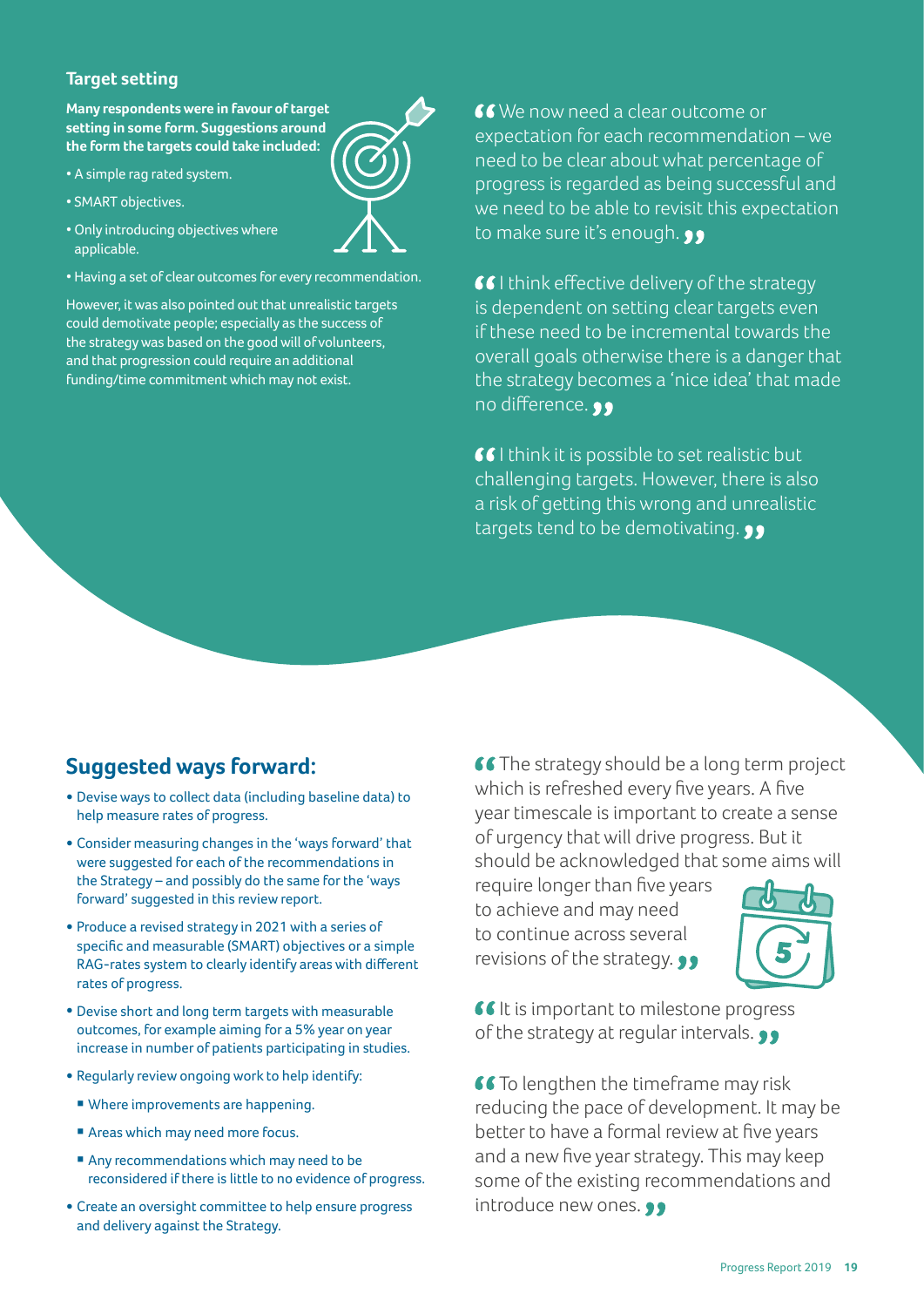# **Overarching opinions on the Strategy as a whole continued**

# **Areas needing more focus**

Three popular themes emerged from this question:

- Communication improving and expanding patient engagement (especially with BAME communities).
- Recruiting, training and retaining the kidney research workforce.
- Big data maximising the use of the large quantities of health service data stored in UK databases.

One view expressed highlighted funding as an overarching focus, another suggested a push for collaborative efforts to fund multi-centred studies and another felt there was a need to find out who was doing what in order to gauge which areas need more focus.



# **Suggested ways forward:**

- Produce a brief and clearly written kidney research summary report, perhaps on an annual basis, to help inform patients, the public and the rest of the research community about ongoing studies and research findings.
- Devise ways to raise the profile of kidney research to the wider academic community.
- Seek funding to ensure continuity in expertise in research environments, especially in laboratories and institutions where core funding for important technical support is not provided.
- Establish a "big data" network within the UK Kidney Research Consortium and seek guidance from the UK Renal Registry about the best ways to use and handle very large datasets.
- Hold talks with NHS Digital to help make it easier for investigators to access data from multiple databases.

 If we cannot increase resources and mentorship to develop and maintain research skills among all professionals, particularly allied health professionals and doctors in training and non-clinical renal scientists, then all other aspects of the strategy will fail. ••

 I don't feel we're good as a community at sharing the outcomes of research in a language which ordinary people can understand at a local level (in hospitals) or at a national level – unless there's a big breakthrough.  $\bullet \bullet$ 

**66** We need more focus on the use of "big data" resources to maximise the use of the excellent data resources available in the UK. ••

# **Issues missing from the original Strategy**

The Strategy is seen as being a very comprehensive document but, in response to this question, Brexit and the use of big data and technological advances were highlighted. People also mentioned the following issues:



- The impact of multi-morbidity and how best to treat patients with co-existing diseases, aligning renal with the NHS England plan.
- The need for international cooperation and collaboration.
- The introduction of deemed consent for organ donation in England in 2020.
- The psychosocial aspects of kidney disease.
- Disease prevention.
- Raising the profile of kidney research within the academic community.
- Overcoming the lack of time for healthcare workers to do research.

Another suggestion was to ensure that examples of progress achieved are included in all strategy updates.

## **Suggested ways forward:**

• Ensure that these issues are considered and adequately covered in the next version of the Strategy.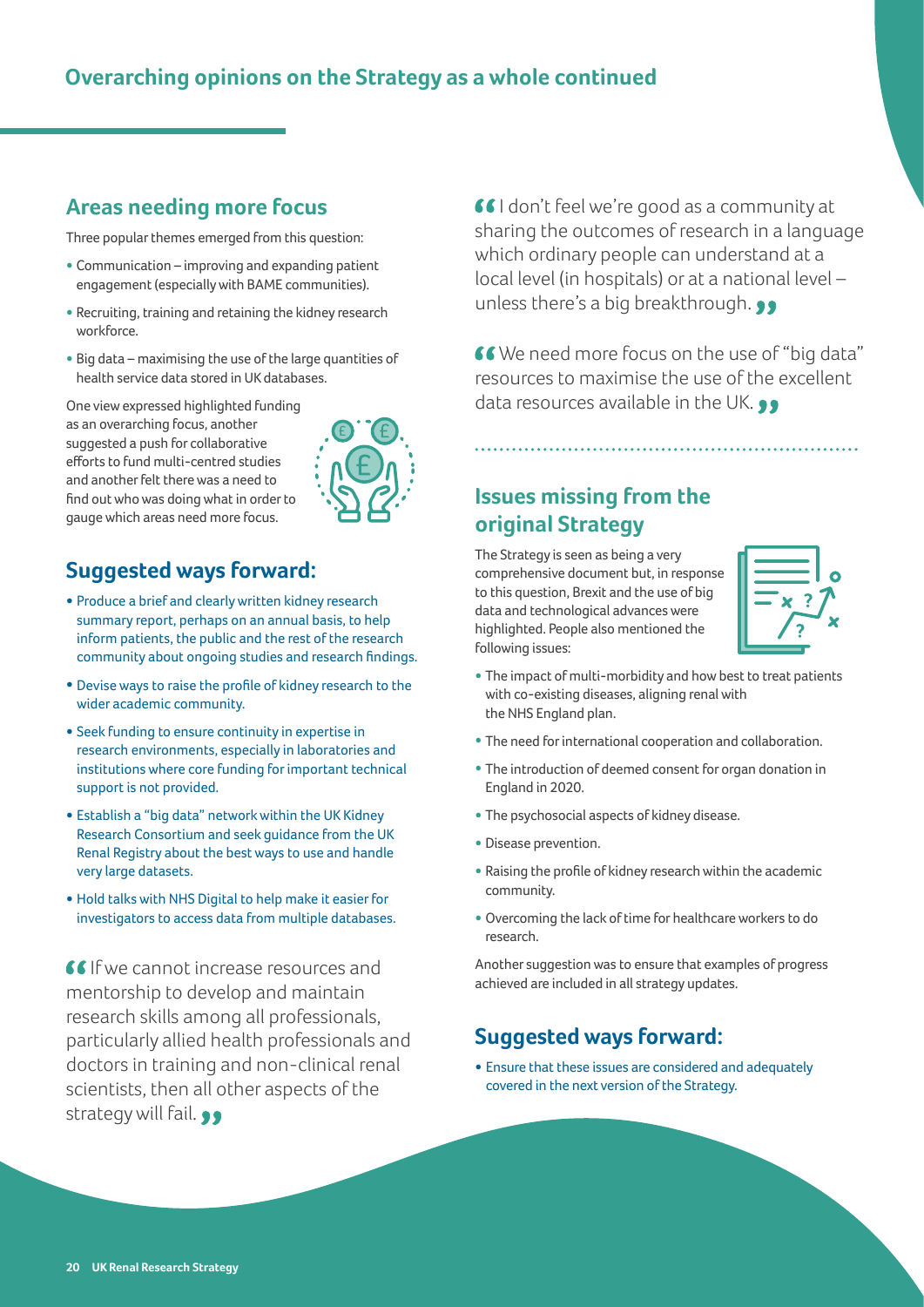**If** It's not difficult to see that you could engage people from diabetes, people from cardiovascular and cancer etc with kidney specialists – you just have to think outside the box a little bit and start thinking about how you can get these people into the room and how you can start talking to them. You could do that quite easily and that wouldn't cost a lot of money.  $\bullet\bullet$ 

# **The biggest priority or opportunity, three years on from the launch of the Strategy**

Many suggestions were offered by respondents. The most popular were:

- Developing collaborations within and beyond the renal community (Recommendation 11).
- Developing the renal research workforce recruiting, training, mentoring and retaining researchers and making sure that research is embedded in all the workforce (Recommendations 9 and 10).

People also suggested:

- Securing more funding for research.
- •Increasing the number of patients involved with research, especially from BAME communities.
- The need for more baseline and ongoing data to measure progress towards the Strategy aims (especially in the case of Recommendations 1-3).
- Harnessing new technology.
- Collecting more patient data by establishing more biobanks and using data already collected in existing banks.
- Research advances (such as quality of life improvements, work to stop kidney scarring, identifying the tipping point before which kidney diseases can be reversed and improving survival rates by studying dialysis and transplantation outcomes).
- Communication and accountability (sharing information about progress and taking responsibility for progressing certain areas).

One view expressed also felt it was now time to strip back and simplify the strategy.

# **Suggested ways forward:**

• The UK Renal Research Consortium should consider surveying units about capacity and barriers in order find ways to improve research infrastructure in individual sites.

# **Whether the renal community should forge ahead with developing greater links with diabetes and cardiovascular communities**

Generally views expressed support this suggestion but a few felt that this should not become the sole focus of the Strategy, fearing that it could cause other parts of the Strategy to stagnate and possibly lessen the kidney research community's ability to stand out from other 'higher-profile' diseases.

**66** This is important but shouldn't be a sole focus. We need to equally ensure that nephrology gains standing in its own right.



# **Whether the renal community should forge ahead in another area instead**

A range of answers were given to this question (and many suggestions were offered as an addition rather than as an alternative to forging ahead with diabetes and heart collaborations). These included:

- Focusing on tackling health inequalities, disease prevention and early diagnosis, mental health and quality of life improvements.
- Getting more patients involved in all aspects of research.
- Securing more funding for research.
- Focusing on workforce development.
- Clarifying how best to take the Strategy forward (by setting targets and agreeing accountability).

The need to remain flexible in order to react to potential changes in the renal landscape was also stressed.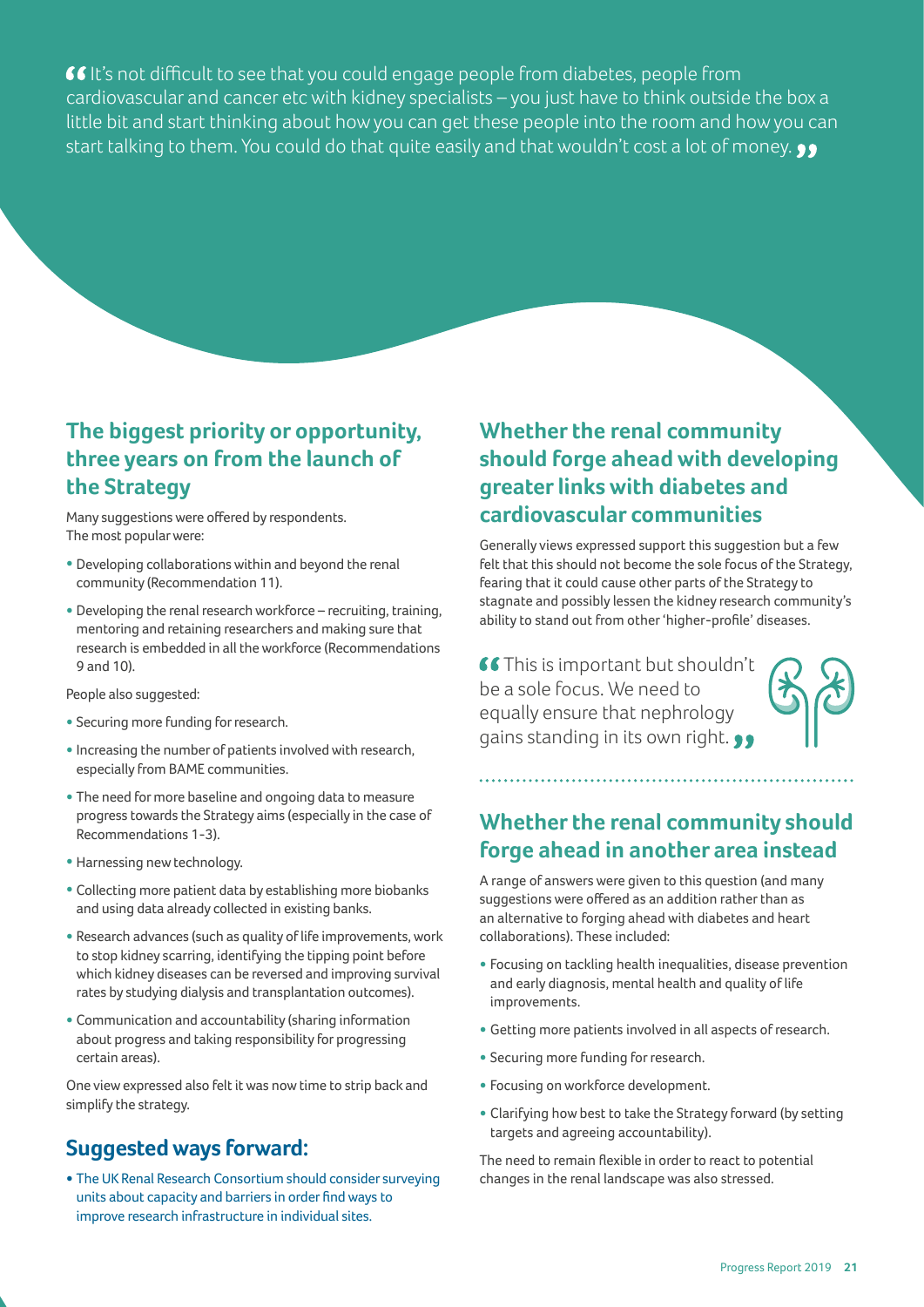# **Key themes and issues that emerged**

**During the process of gathering feedback, the following themes and issues emerged, which often cut across all of the aims and recommendations:**

### **Communication**

A lack of knowledge about progress made towards aims and recommendations and a desire to improve communication within the renal community.

**66** The challenge (for all of us) is that people have information overload. The main issue is: are the right messages getting to the right people at the right time (e.g. opportunities and support structures)? ••

All responses to the Strategy review were based on personal experiences and perceptions. Some people felt well informed about progress being made and activities undertaken as a whole while others felt their knowledge is restricted to their own areas.

The majority view cited a need to get more information about overall progress – possibly through annual reporting, together with a regular newsletter written in lay terms.

# **Suggested ways forward:**

- Devise initiatives to increase and improve interactions between different research fields, possibly through the support of the Renal Association and Kidney Research UK.
- Introduce annual reporting of Strategy progress as a fixed item during UK Kidney Week.

# **Accountability**

Many people feel it is now time for groups or individuals to take responsibility for progressing certain areas of the Strategy. However, others question how this would work when progress is based on good will and voluntary self-drive and motivation. Some feel that progress can only be made if the community works together and fear that 'sectioning off' responsibility could lead to people losing interest in areas that they are not responsible for. Other questions raised included: who would do what, where would they get the time to do this extra work, who would support them and what would happen if accountability was not delivered?

# **Suggested ways forward:**

• Explore the possibility of setting up broad-based strategy working groups to champion specific projects or recommendations, whilst ensuring that the community works together to bring about change.



- Encourage individuals in leadership positions to strongly endorse research involving kidney patients, take a personal interest in recruitment for clinical studies and encourage others to follow their example.
- Encourage younger members of the renal research workforce to see the Strategy as something that involves them and relies on their support and input.
- Seek funding to ensure that individuals are given the time and financial support to take on these additional voluntary roles.

**I** flink somebody or a group should now be saying: 'I am going to champion this particular project/recommendation' and then they should do that. 99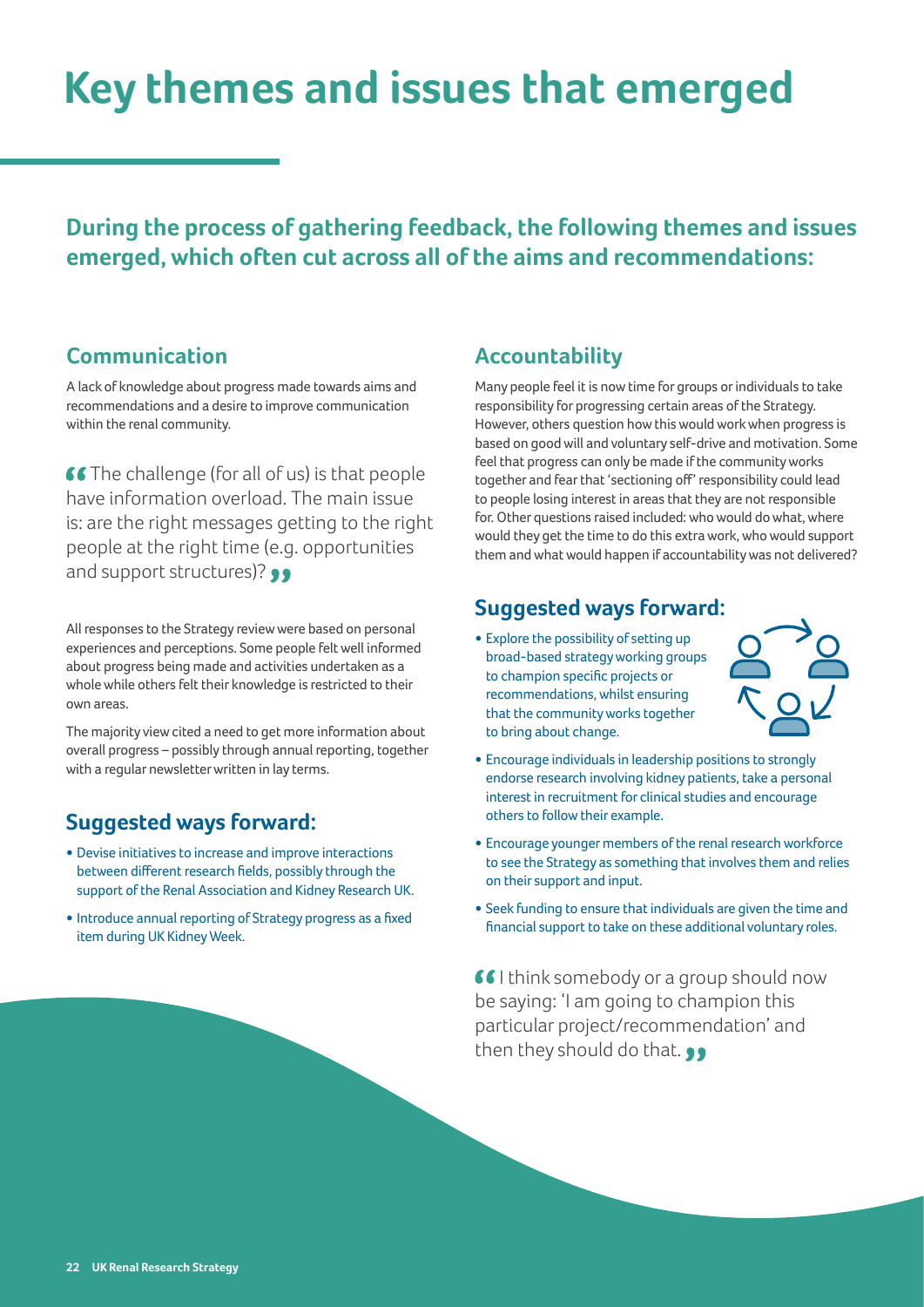# **Potential risks to progress**

When asked to pinpoint potential risk areas people cited a range of issues including:

- Time and funding shortages.
- Restrictive career structures.
- A lack of opportunity to get involved with research.
- Problems around getting widespread patient involvement with research – especially in BAME communities.
- Worsening bureaucracy.

66 Only a small proportion of patients with kidney disease have the opportunity to contribute to research and renal services are getting squeezed. So capacity and breadth is a definite risk. **99** 

**66** Everything that we want to achieve requires funding and time. ••

# **Suggested ways forward:**

• Continue to innovate, share good practice, seek out new partnerships and influence decision-makers to help make improvements in all the areas highlighted.

## **Threats**

Four interlinked threats to progress were regularly highlighted throughout the consultation process:

- A lack of time.
- A lack of money.
- Problematic and restrictive work practices, career progress and employment infrastructures.
- Brexit.

# **Suggested ways forward:**

- Lobby trusts and the NHS as a whole to embed protected time to do research in job descriptions for all clinical staff.
- Encourage more kidney scientists and clinicians to join grant review panels.
- Encourage universities to properly fund and support established researchers who want to continue their work in the laboratory, rather than follow an academic career path.
- Ensure continuity in the lab environment by embedding non-clinical grants or studentships in an overall culture of investing in the preservation of expertise.
- Continue to pressure funding bodies to move away from the culture of awarding short-term grants.
- Work with universities and other higher education institutions to encourage them to reduce the financial constraints of their academic models and so retain more young and established non-clinical kidney scientists.
- Establish a comprehensive network of kidney research nurses and allied health professionals at every renal unit and create training programmes and career pathways that make a career in kidney research attractive to them.



- Develop more charity partnerships to help increase access to new funding streams.
- Build and share models for research that work in tandem with clinical services. Learn from those units who recruit well to studies – in terms of their methods, culture and organisation.

### **I**s Increasing NHS workloads

mean that clinicians often don't get the time to encourage more patients to get involved with research – and don't even have the time to do any research themselves.

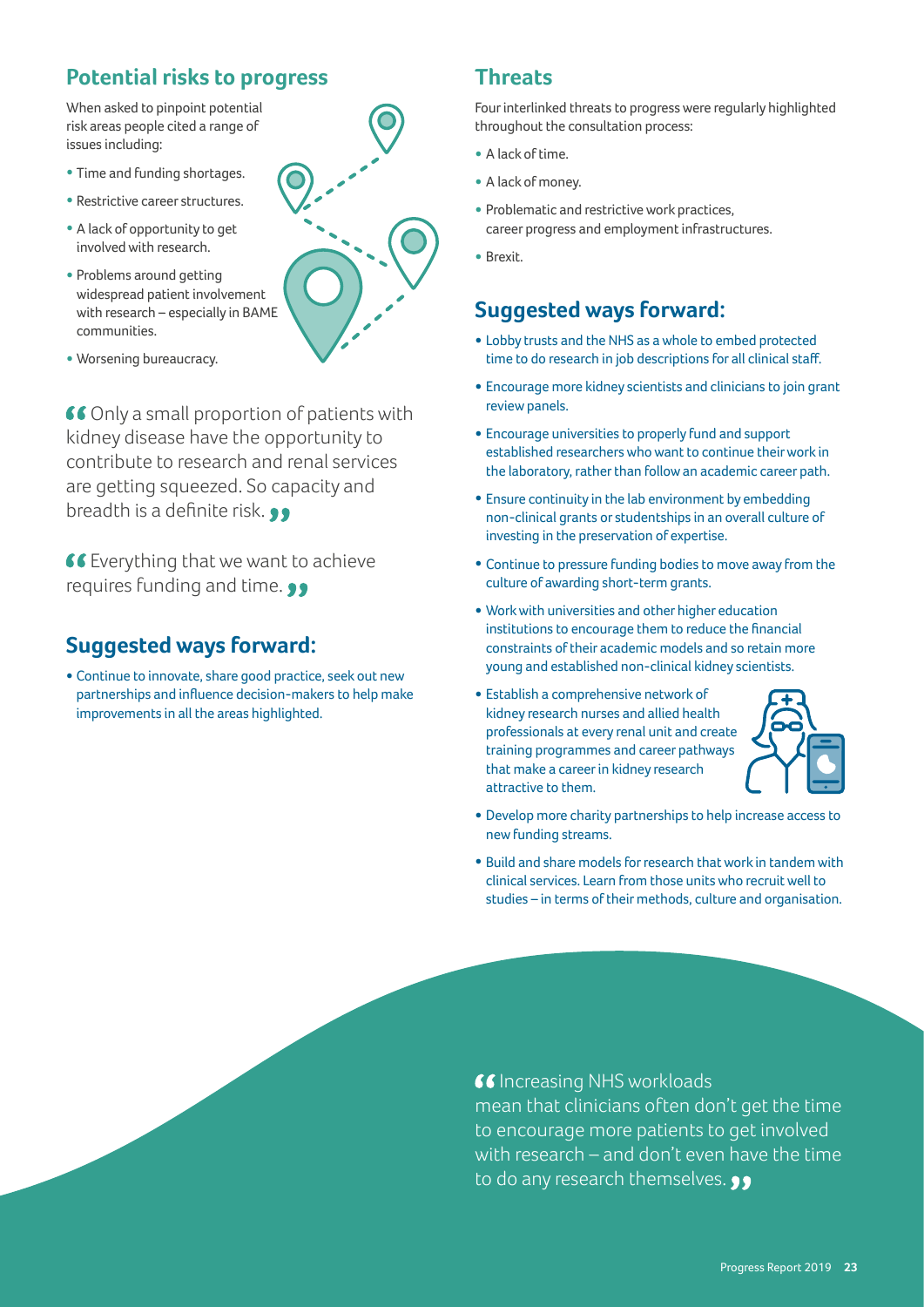# **External viewpoints**

# **Feedback was also received from representatives from the following organisations:**

- Diabetes UK
- •Juvenile Diabetes Research Fund
- British Heart Foundation
- National Institute of Health Research
- Daphne Jackson Trust

Their views highlighted a desire to build closer collaborations, share good practice and work together as part of a wider group to address barriers and issues that are common to all.

# **Strategic Aim 1:**  Recommendation 1-4

# **Feedback overview:**

There is a general feeling that progress has been made in some areas, for example:

- The NURTuRE Biobank
- Kidney Research UK's involvement in the Quality in Organ Donation (QUOD) initiative and the expanded Medical Research Council programme
- •Improved research communications especially through Kidney Research UK's website, email newsletters and social media channels

However, some feel that widening patient access to research is restricted by the limited number of clinical trials available and hindered by communication challenges around making people aware of research opportunities.

Specifically regarding the diabetic patient population, one organisation said they had not seen a marked increase in engagement in kidney research over recent years among people with Type 1 diabetes – but wondered whether this was due to the relatively young age of their supporters and a possible feeling that potential kidney



complications were a long way in the future for them.

They also felt that industrial investment was being held back because of a lack of a biomarker to show how kidney complications could be prevented or slowed down in

early diabetes. Although they warned against the risk of oversimplifying the prevention message in co-morbidities because some conditions that can lead to kidney damage cannot be prevented.

# **Suggested collaborative ways forward:**

- Using the new National Institute for Health Research 'Be Part of Research'50 clinical trials website and potential links to the NHS App to help to target research trials and programmes to potential participants. This could be done by adding reciprocal links on kidney charity/organisation websites and the 'Be Part of Research' website.
- Forging greater collaborations with all research engagement organisations to help share expertise around increasing equitable access to research and reduce costs.
- Replicating the British Heart Foundation's series of subject-driven reviews/reports and work to improve how they present locations, themes and outcomes of their research funding through their public-facing channels.



• Working together on the issue of governance requirements by taking part in the Health Research Authority's consultation on transparency in research.

# **Strategic Aim 2**: Recommendation 5-8

# **Feedback overview:**

The well-established kidney Clinical Study Groups is seen as a clear example of progress but the finite nature of funding for trials was cited as a threat – which affects research into all conditions. Some respondents said they were certainly more aware of kidney projects happening in the UK. However, there was still a feeling (from one respondent) that more needed to be done to put qualitative research on an equal footing with more traditional research as it could benefit people living with a wide range of conditions.

Another respondent cited the importance of working with other groups, including government organisations, to help advance this strategic aim.

# **Suggested collaborative ways forward:**

• Link with wider trial registries to help increase the number and quality of clinical trials.

50 https://bepartofresearch.nihr.ac.uk/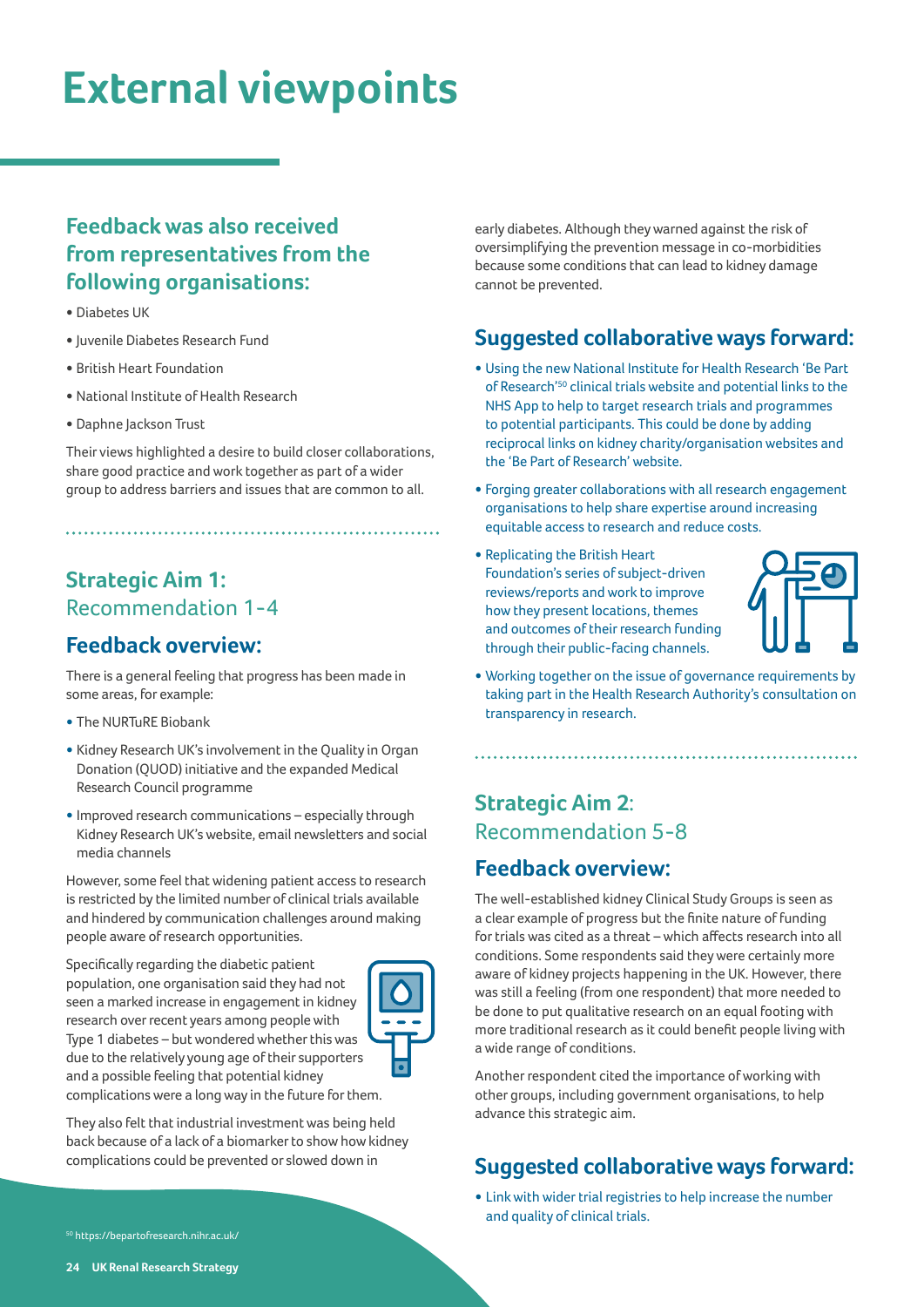# **Strategic Aim 3:** Recommendation 9-10

# **Feedback overview:**

Kidney Research UK's annual Fellows Day was cited as a very good way of bringing future research leaders together and showcasing their work. There is also a strong feeling that closer collaborations (such as joint communications, sharing and adopting new ideas and techniques and sharing resources already in place) could help to develop and retain a wider research workforce.

# **Suggested collaborative ways forward:**

• Seek constructive feedback on ensuring that the language and configuration of funding schemes is tailored to be inclusive to the widest possible audience of healthcare professionals.

• Issue joint communications about sponsorship opportunities for researchers.

# **Strategic Aim 4:** Recommendation 11-13

# **Feedback overview:**

There is overwhelming support for the continuation and further development of collaborative working. Several examples of progress were given including joint initiatives between Kidney Research UK and Diabetes UK, the Juvenile Diabetes Research Fund, the Daphne Jackson Trust and the British Heart Foundation. Other examples of ongoing work were also given, including:

• Looking into the possibility of jointly engaging with patient groups, rather than organisations individually approaching the same people.

• Looking at ways to share content across organisations rather than duplicating information.

# **Overarching opinions on the Strategy as a whole**



**The non-renal respondents also gave their feedback to the following questions:**

#### **Pace of progress:**

There is a general feeling that a long-term vision and shortterm targets (e.g. five years) is the best way forward to ensure progress and be flexible enough to respond to changing needs and priorities.

#### **Areas needing more focus:**

Only two respondents answered this question. They highlighted the need to fund more research, engage more people with kidney disorders in the research and ensure it is translated into practice as quickly as possible. They also suggested the continuation and expansion of joint working and partnerships.

#### **Issues missing from original strategy:**

Respondents suggested a range of topics which they felt were missing from the original strategy document. These included:

- The mental health and wellbeing of people living with kidney conditions.
- The need for an increased emphasis on equality, diversity and inclusion throughout the strategy.



- The growing importance of big data.
- A greater transparency in research delivery which, they felt, had now led to the development of better resources and tools.

One respondent felt that the landscape had changed since the publication of the Strategy and cited a number of key reports and plans that should now be considered. These included:

- The National Institute for Health Research's Future of Health report<sup>51</sup>.
- The NHS Long Term Plan<sup>52</sup>.
- The Accelerated Access Collaborative<sup>53</sup>.
- The Department of Health and Social Care and NHS England's Twelve actions to support and apply research in the NHS<sup>54</sup>.

#### **The biggest priority or opportunity, three years on from the launch of the Strategy:**

Greater collaboration was the most popular answer to this question. There is a strong feeling that this will speed up progress and, in some cases, will be the only way to tackle major barriers. One respondent also suggested focusing on big data in order to help predict the risk of disease development and progression.

# **Shared themes**

A number of themes and issues were raised by the non-renal respondents – all of which echoed the views of the kidney community:

- **Target setting** there were queries over how success was being measured and monitored.
- **Communication** there is a desire for more information about progress being made and especially in relation to improvement science and qualitative research.
- **Threats**  the same key threats were highlighted:
- A lack of money for research.
- Difficulties around developing and retaining a research workforce.
- 

51 https://www.rds-eastmidlands.nihr.ac.uk/resources/RAND\_RR2147.pdf 52 https://www.england.nhs.uk/long-term-plan/

 $\blacksquare$  Inconsistencies in practice and service.

<sup>53</sup> https://www.nice.org.uk/aac 54 https://www.england.nhs.uk/publication/12-actions-tosupport-and-apply-research-in-the-nhs/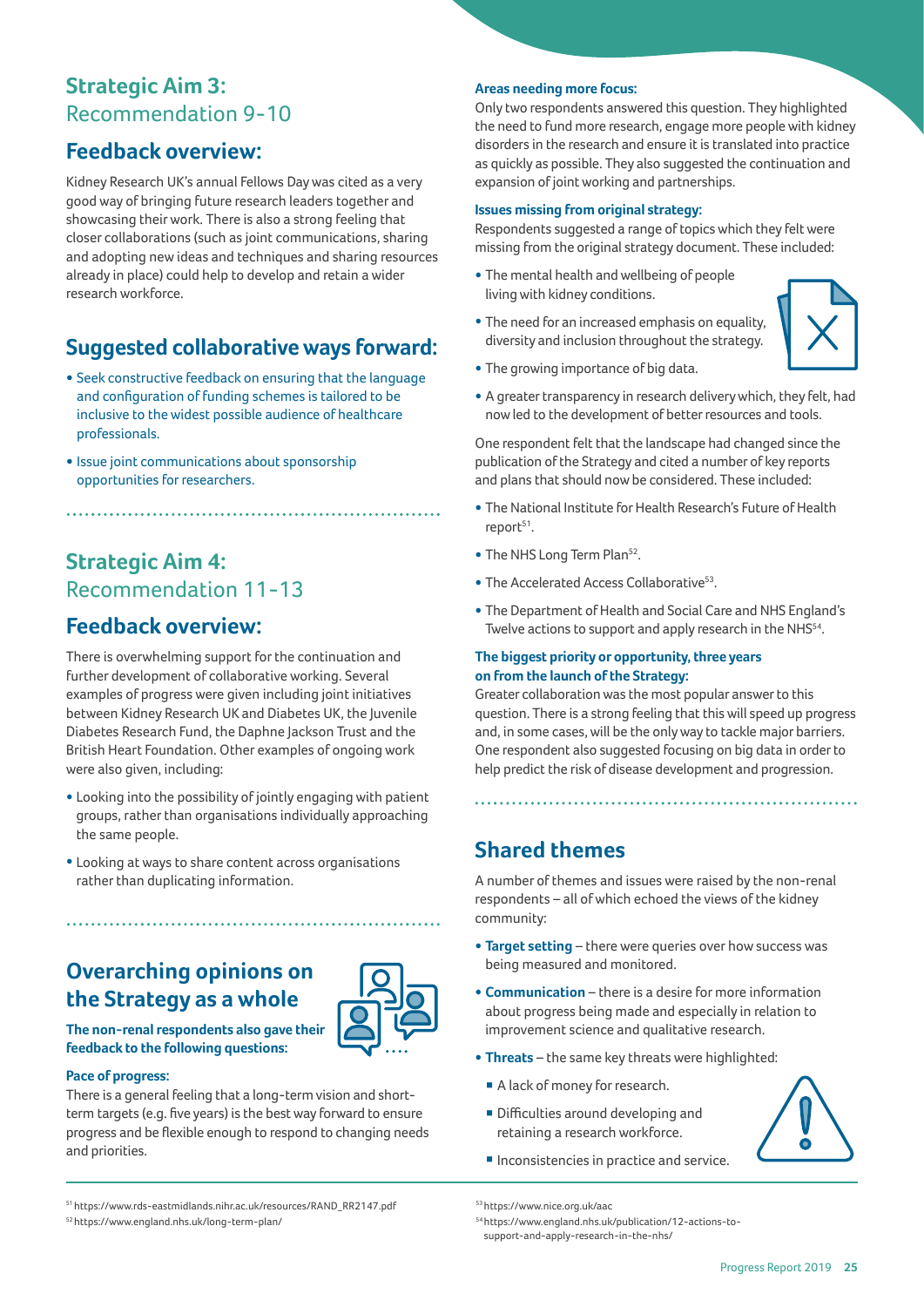# **Conclusion**

We hope that you have enjoyed reading this progress report and we hope that the feedback obtained and summarised reflects some of your own views around progress against the UK Renal Research Strategy.

The aim of the review was to gather opinions from across our community, reignite the drive to realise our ambitions and ensure the ongoing relevance of the strategy in a changing renal landscape.

Progress relies on the good will and continued self-motivation of individuals who are dedicated to improving the health and quality of life of kidney patients and those at risk of kidney disease.

Change is undoubtedly happening but timeframes will vary considerably. But by continuing to work together, sharing ideas and experiences and working with other partners we can gather momentum, despite the many challenges we face.



What's clear is the need to find workable ways to measure progress so that an accurate review and regular assessment of the strategic aims and recommendations can be done.

So there will need to be consideration of the findings summarised in this report, and a plan of action developed based on the views with suggested ways forward for certain organisations and individuals.

# **Acknowledgment**

We would like to acknowledge the people who gave their time to be interviewed and those who provided their feedback without whom this progress report could not have been achieved. And to Kidney Research UK who commissioned an independent consultant to undertake and write this progress report.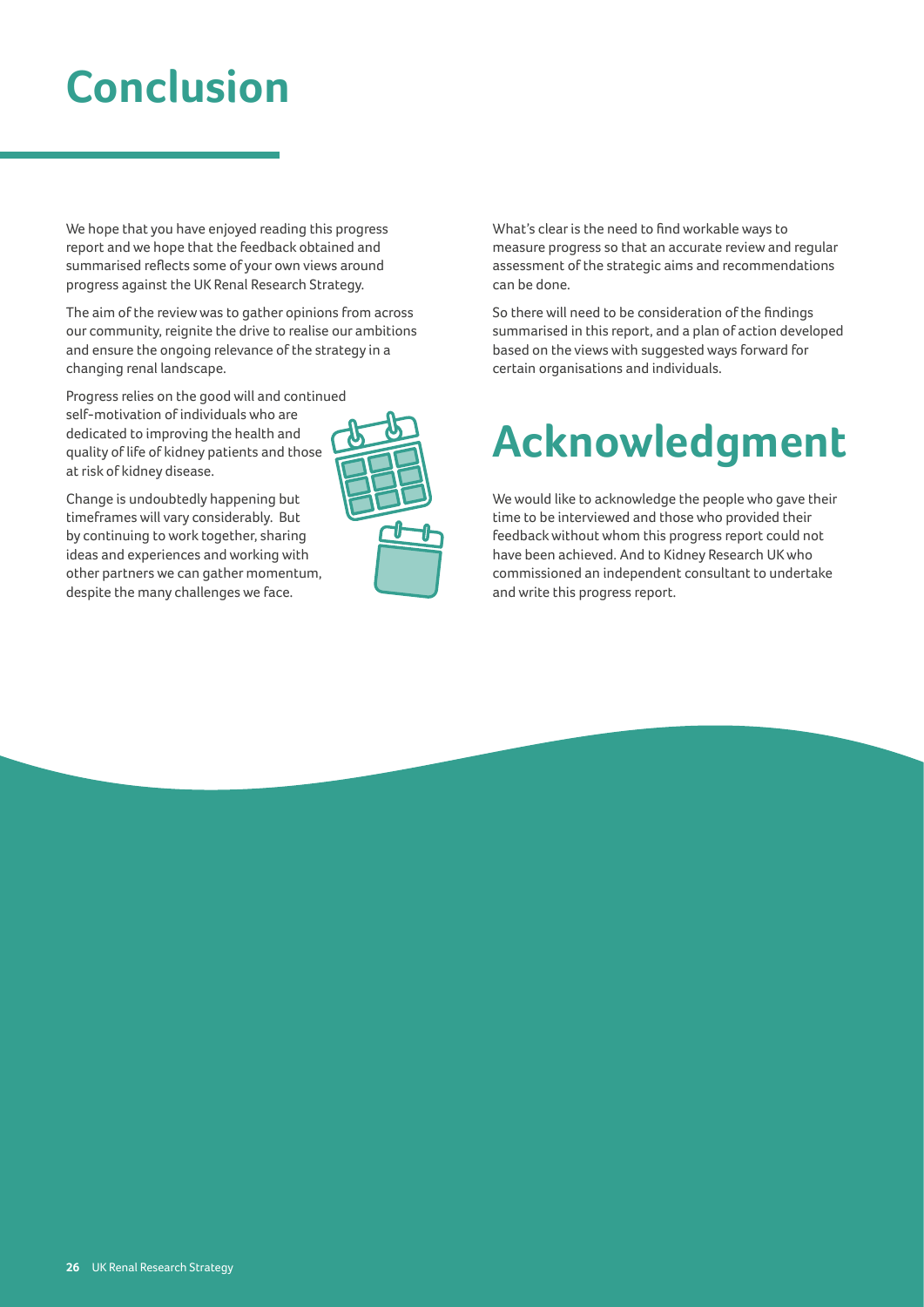# **Abbreviations** and acronyms

| <b>ADPKD</b> | Autosomal Dominant Polycystic Kidney Disease                                                                                                                                                                                                                                                                                          |
|--------------|---------------------------------------------------------------------------------------------------------------------------------------------------------------------------------------------------------------------------------------------------------------------------------------------------------------------------------------|
| <b>aHUS</b>  | Atypical Haemolytic Uremic Syndrome                                                                                                                                                                                                                                                                                                   |
| <b>ASK</b>   | <b>AccesS to living-donor Kidney transplantation</b><br>- a trial which is looking at why people from<br>certain social backgrounds are disadvantaged<br>in terms of finding living kidney donors.                                                                                                                                    |
| <b>ATTOM</b> | <b>Access to Transplantation and Transplant</b><br><b>Outcome Measures</b> – a study which aims to<br>improve equity of access to kidney and pancreas<br>transplantation across the UK and optimise<br>organ allocation to maximise the benefit,<br>including cost-effectiveness, from kidney and<br>kidney-pancreas transplantation. |
| <b>BAME</b>  | Black, Asian and Minority Ethnic                                                                                                                                                                                                                                                                                                      |
| <b>CKD</b>   | <b>Chronic Kidney Disease</b>                                                                                                                                                                                                                                                                                                         |
| lgAN         | IgA Nephropathy                                                                                                                                                                                                                                                                                                                       |

**INS** Idiopathic Nephrotic Syndrome

| <b>KQulp</b>   | Kidney Quality Improvement Partnership-<br>a national initiative to help improve kidney<br>services.                                                                                                                           |
|----------------|--------------------------------------------------------------------------------------------------------------------------------------------------------------------------------------------------------------------------------|
| <b>NephroS</b> | The National Study of Nephrotic Syndrome                                                                                                                                                                                       |
| <b>NURTuRE</b> | The National Unified Renal Translational<br>Research Enterprise - the first and unique<br>kidney biobank for chronic kidney disease<br>(CKD) and idiopathic nephrotic syndrome (INS)<br>covering England, Scotland and Wales.  |
| <b>PIVOTAL</b> | Proactive IV irOn Therapy in haemodiALysis<br>patients - a pioneering clinical trial<br>investigating the optimum amount of<br>intravenous iron that can be given to patients<br>on dialysis.                                  |
| <b>PREM</b>    | Patient Report Experience Measure - a<br>national annual survey of kidney patients.                                                                                                                                            |
| QUOD           | Quality in Organ Donation - a national<br>biobank resource focused on donated organ,<br>tissue and blood samples.                                                                                                              |
| <b>RaDaR</b>   | The National Registry of Rare Kidney<br><b>Diseases</b> is a Renal Association initiative<br>designed to pull together information from<br>patients with certain rare kidney diseases.                                         |
| <b>SONG</b>    | Standardised Outcomes in Nephrology - an<br>international initiative with aims to establish a<br>set of core outcomes and outcome measures<br>across the spectrum of kidney disease for trials<br>and other forms of research. |
| <b>SPEAK</b>   | <b>Surveying People Experiencing young Adult</b><br>Kidney failure – the first national survey of                                                                                                                              |

**Kidney failure** – the first national survey of young adults on kidney replacement therapies to investigate the impact of permanent kidney failure of the lives of young people in the UK.